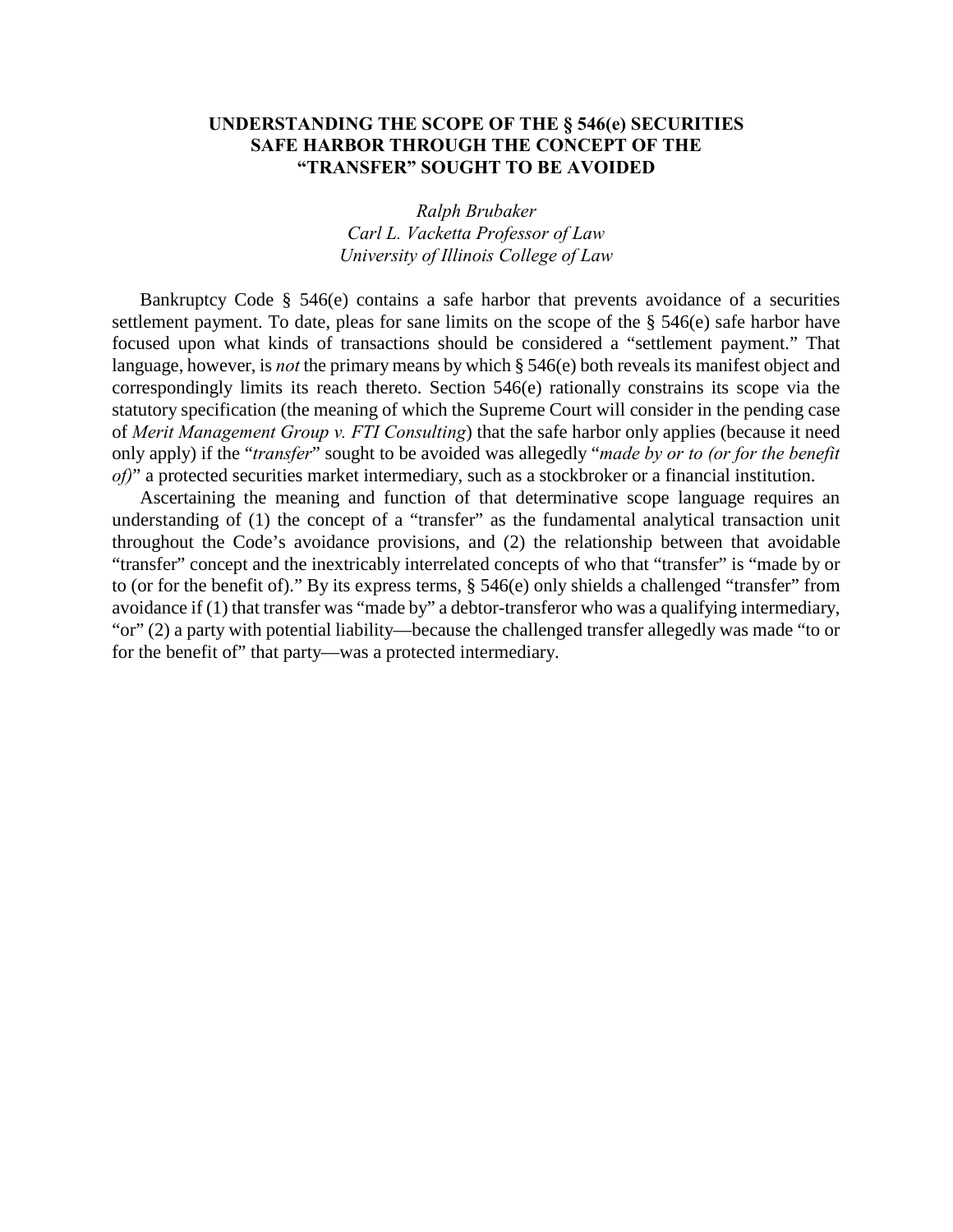#### **UNDERSTANDING THE SCOPE OF THE § 546(e) SECURITIES SAFE HARBOR THROUGH THE CONCEPT OF THE "TRANSFER" SOUGHT TO BE AVOIDED**

*Ralph Brubaker\**

- I. The "Transfer" at Issue in *FTI Consulting*
- II. A "Transfer" as the Fundamental Transactional Unit in the Code's Avoidance Provisions
	- A. *An Avoidable "Transfer" Made "by" the Debtor*
	- B. *An Avoidable "Transfer" Made "to" a "Transferee"*
	- C. *An Avoidable "Transfer" Made "for the Benefit of" a Non-Transferee*
- III. The "Transfer" Sought to Be Avoided as the Transactional Unit in the § 546(e) Securities Safe Harbor
- IV. Legislative History Regarding the "Transfer" Sought to Be Avoided as the Transactional Unit in the § 546(e) Safe Harbor
	- A. *The* Seligson *Case and the Predecessor Safe Harbor Provision: A Challenged "Transfer" Made "to" a Protected Intermediary as "Transferee"*
	- B. *The Predecessor Safe Harbor: A Challenged "Transfer" Made "by" the Debtor*
	- C. *The 1982 Enactment of § 546(e): A "Transfer" Made "by or to" a Qualifying Intermediary*
	- D. *The 2006 Amendment: Protecting Qualifying Intermediaries from "for the Benefit of" Liability*
- V. LBOs and the § 546(e) Securities Safe Harbor
	- A. Kaiser Steel *and the "Mere Conduit" Controversy*
	- B. *Collapsing the Transaction Structure of an LBO as Against Selling Shareholders*
	- C. *Collapsing Doctrine and a "Transfer" as the Fundamental Transactional Unit*
- VI. Conclusion

Carl L. Vacketta Professor of Law, University of Illinois College of Law. \*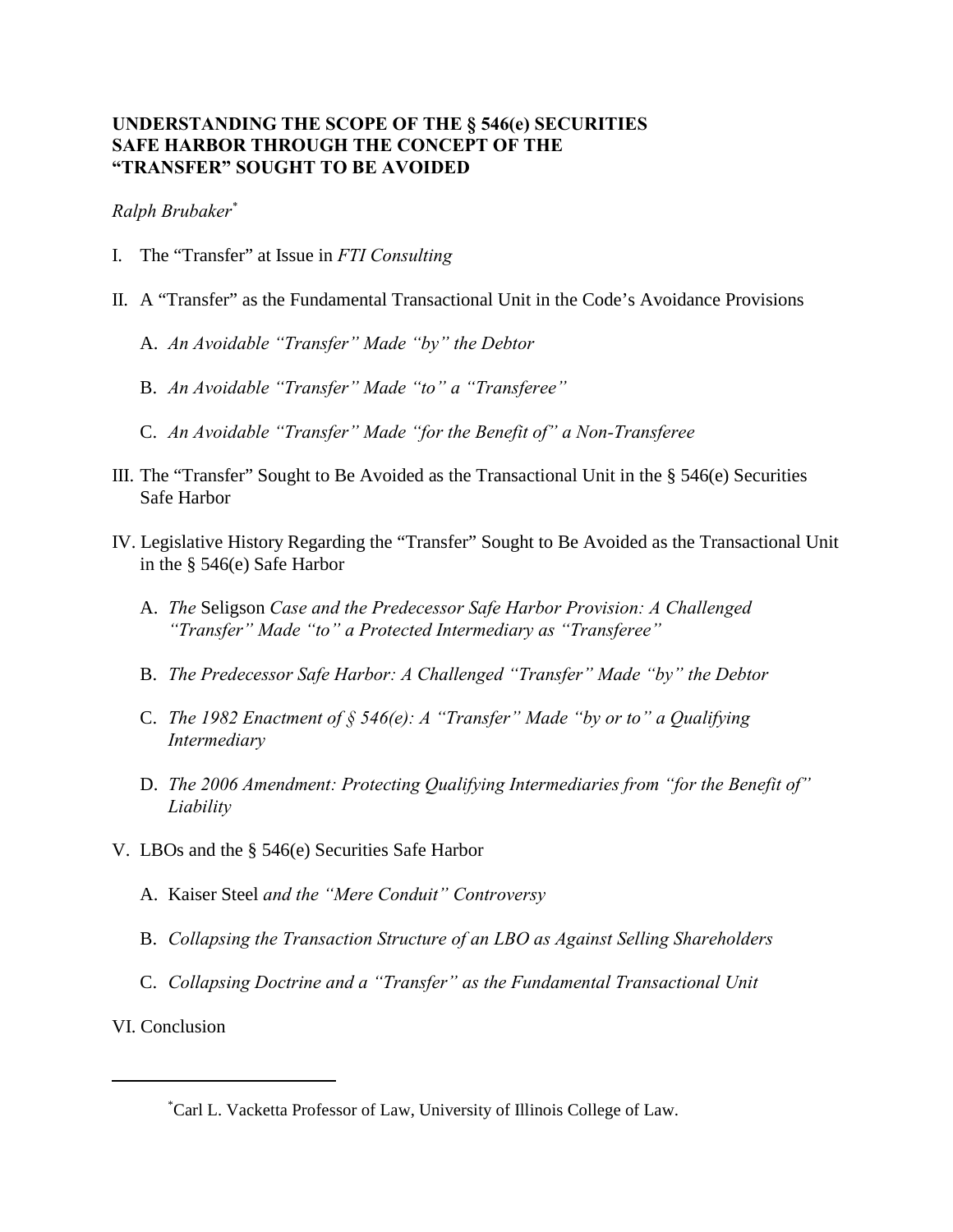# Bankruptcy Law Letter

JULY 2017 VOLUME 37 ISSUE 7

# **Understanding the Scope of the § 546(e) Securities Safe Harbor Through the Concept of the "Transfer" Sought to Be Avoided**

#### *By Ralph Brubaker*

Bankruptcy Code § 546(e) contains a safe harbor that prevents avoidance of a securities "settlement payment" or a transfer in connection with a "securities contract," unless the transfer at issue was an actual-intent fraudulent transfer. That safe-harbor provision was originally enacted in 1982 at the instance of the SEC, to protect the securities settlement and clearing process from what has come to be known (after the 2008 financial crisis) as dreaded "systemic risk." Nearly all observers agree, though, that the  $\S 546(e)$  securities safe harbor is being applied by many courts in a manner that protects transactions that pose no threat whatsoever to the absolute integrity of that securities settlement and clearance process, much less any systemic risk.**<sup>1</sup>** Indeed, in many courts protected transactions need not have any connection whatsoever to the securities settlement system**<sup>2</sup>** and do not even need to involve a purchase or sale of securities.**<sup>3</sup>**

As a result, § 546(e) is now itself a tool for considerable mischief. Immunizing any kind of a payment (or other transfer) by a debtor to its shareholders (or other securities holders) from all risk of attack in a subsequent bankruptcy (except actual-intent fraudulent transfer liability) is a simple matter of "laundering" the payment through a financial institution acting as an escrow or disbursing agent.**<sup>4</sup>** And in the Third Circuit, not even that indirection is necessary, as any wire transfer (or even a payment by check) will do the trick.**<sup>5</sup>** Moreover, under prevailing interpretations of § 546(e), even conventional loans could easily be structured in a manner that would give any and all payments on that debt a similar kind of avoidance inoculation.**<sup>6</sup>**

To date, the litigation and commentary that has pleaded for

#### **IN THIS ISSUE:**

| <b>Understanding the Scope of the</b><br>§ 546(e) Securities Safe Harbor<br>Through the Concept of the<br>"Transfer" Sought to Be      |    |
|----------------------------------------------------------------------------------------------------------------------------------------|----|
| <b>Avoided</b>                                                                                                                         | 1  |
| The "Transfer" at Issue in FTI<br>Consulting                                                                                           | З  |
| A "Transfer" as the<br><b>Fundamental Transactional Unit</b><br>in the Code's Avoidance<br>Provisions                                  | 5  |
| The "Transfer" Sought to Be<br>Avoided as the Transactional<br>Unit in the $\S$ 546(e) Securities<br>Safe Harbor                       | 9  |
| Legislative History Regarding<br>the "Transfer" Sought to Be<br>Avoided as the Transactional<br>Unit in the $\S$ 546(e) Safe<br>Harbor | 11 |
| LBOs and the $\S$ 546(e)<br>Securities Safe Harbor                                                                                     | 15 |
| Conclusion                                                                                                                             | 18 |

**THOMSON REUTERS®** 

Mat #41942956

Reprinted from Bankruptcy Law Letter, Volume 37, No. 7, July 2017, with permission. Copyright © (2017) Thomson Reuters/West. For more information about this publication please visit www.legalsolutions.thomsonreuters.com.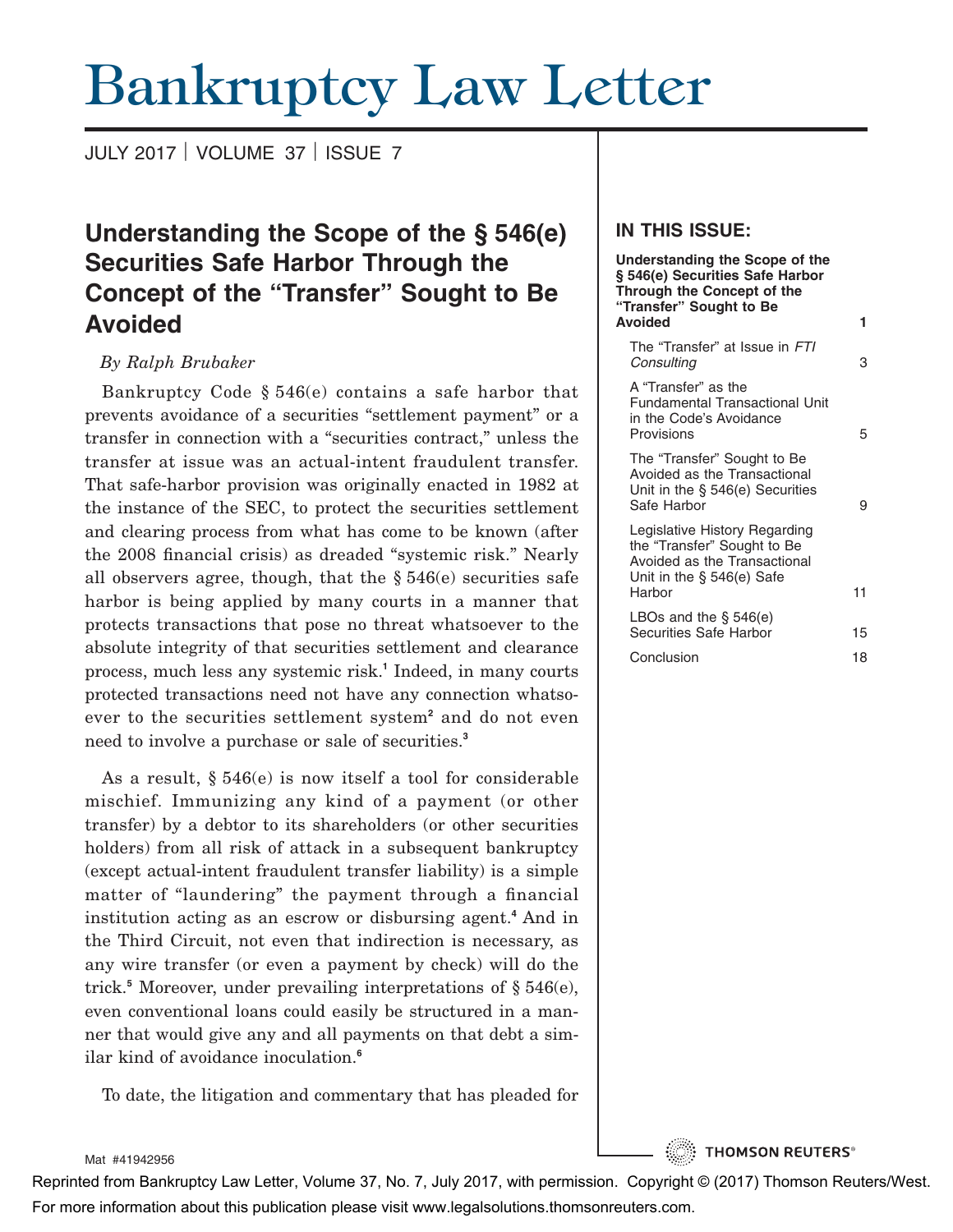sane limits on the scope of the § 546(e) securities safe harbor has focused upon what kinds of transactions should or should not be considered a "settlement payment" within the meaning of the Bankruptcy Code—a topic thoughtfully explored by Professor Frost and Professor Kull in previous issues of *Bankruptcy Law Letter*. **<sup>7</sup>** The breadth that the courts of appeals have ascribed to that term is, indeed, startling, which raises legitimate questions regarding the soundness of the interpretative moves by which they have reached such outrageous results, e.g., concluding that fraudulent payments involving no actual securities transac-

Eugene R. Wedoff, U.S. Bankruptcy Judge, Northern District of Illinois (retired)

PUBLISHER: Jean E. Maess, J.D.

MANAGING EDITOR: Clay Mattson, J.D.

©2017 Thomson Reuters. All rights reserved.

For authorization to photocopy, please contact the **West's Copyright Clearance Center** at 222 Rosewood Drive, Danvers, MA 01923, USA (978) 750-8400; fax (978) 646-8600 or **West's Copyright Services** at 610 Opperman Drive, Eagan, MN 55123, fax (651) 687-7551. Please outline the specific material involved, the number of copies you wish to distribute and the purpose or format of the use.

**Subscription Price:** For subscription information call (800) 221- 9428, or write West, Credit Order Processing, 620 Opperman Drive, P.O. Box 64833, St. Paul, MN 55164-9754.

**POSTMASTER:** Send address changes to: *Bankruptcy Law Letter,* 610 Opperman Drive, P.O. Box 64526, St. Paul, MN 55164- 0526.

tions at all are nonetheless protected securities "settlement payments."**<sup>8</sup>**

All in all, though, the fixation on resolving the intractable vagueness of the term "settlement payment" has been most unfortunate, because that language is *not* the primary means by which  $\S 546(e)$ , by its terms, both reveals its manifest object and correspondingly limits its reach to that object. Indeed, the 2006 amendment to § 546(e) that supplemented the protection of "settlement payments," with a similar protection for an even more comprehensive category of "securities contract" transfers, largely moots the "settlement payment" controversy.**<sup>9</sup>**

The language by which the § 546(e) securities safe harbor rationally constrains its scope (for both "settlement payments" and "securities contract" transfers) is the statutory specification that the safe harbor only applies (because it need only apply) if the *"transfer"* sought to be avoided was *"made by or to (or for the benefit of)"* a protected securities market intermediary, such as a stockbroker, a securities clearing agency, or a financial institution. The meaning and function of that italicized language, in the context of the Code's avoidance provisions and the role of the securities safe harbor as an inseparable component of those avoidance provisions, has been badly misunderstood and (consequently) misconstrued by most courts. The notable exceptions are Judge Queenan's *In re Healthco International* decision,**<sup>10</sup>** which the Eleventh Circuit followed in its *Munford* decision,**<sup>11</sup>** both decided in 1996.

Other courts (including the Second,**<sup>12</sup>** Third,**<sup>13</sup>** Sixth,**<sup>14</sup>** and Eighth**<sup>15</sup>** Circuits), considering the text of § 546(e) in isolation, have summarily dismissed *Munford* and *Healthco* with an absurdly facile invocation of "plain" meaning, but without even engaging the operative statutory language nor (apparently, in many cases, comprehending or even trying to comprehend)

EDITOR IN CHIEF: Ralph Brubaker, Carl L. Vacketta Professor, University of Illinois College of Law

CONTRIBUTING EDITORS: Bruce A. Markell, Professor of Bankruptcy Law and Practice, Northwestern University School of Law

Kara Bruce, Professor of Law, University of Toledo College of Law

Ben H. Logan, Affiliate Lecturer in Law, University of Washington School of Law

This publication was created to provide you with accurate and authoritative information concerning the subject matter covered; however, this publication was not necessarily prepared by persons licensed to practice law in a particular jurisdiction. The publisher is not engaged in rendering legal or other professional advice and this publication is not a substitute for the advice of an attorney. If you require legal or other expert advice, you should seek the services of a competent attorney or other professional.

**BANKRUPTCY LAW LETTER** (USPS 674-930) (ISSN 0744- 7871) is issued monthly, 12 times per year; published by Thomson Reuters, 610 Opperman Drive, P.O. Box 64526, St. Paul, MN 55164-0526. Periodicals postage paid at St. Paul, MN, and additional mailing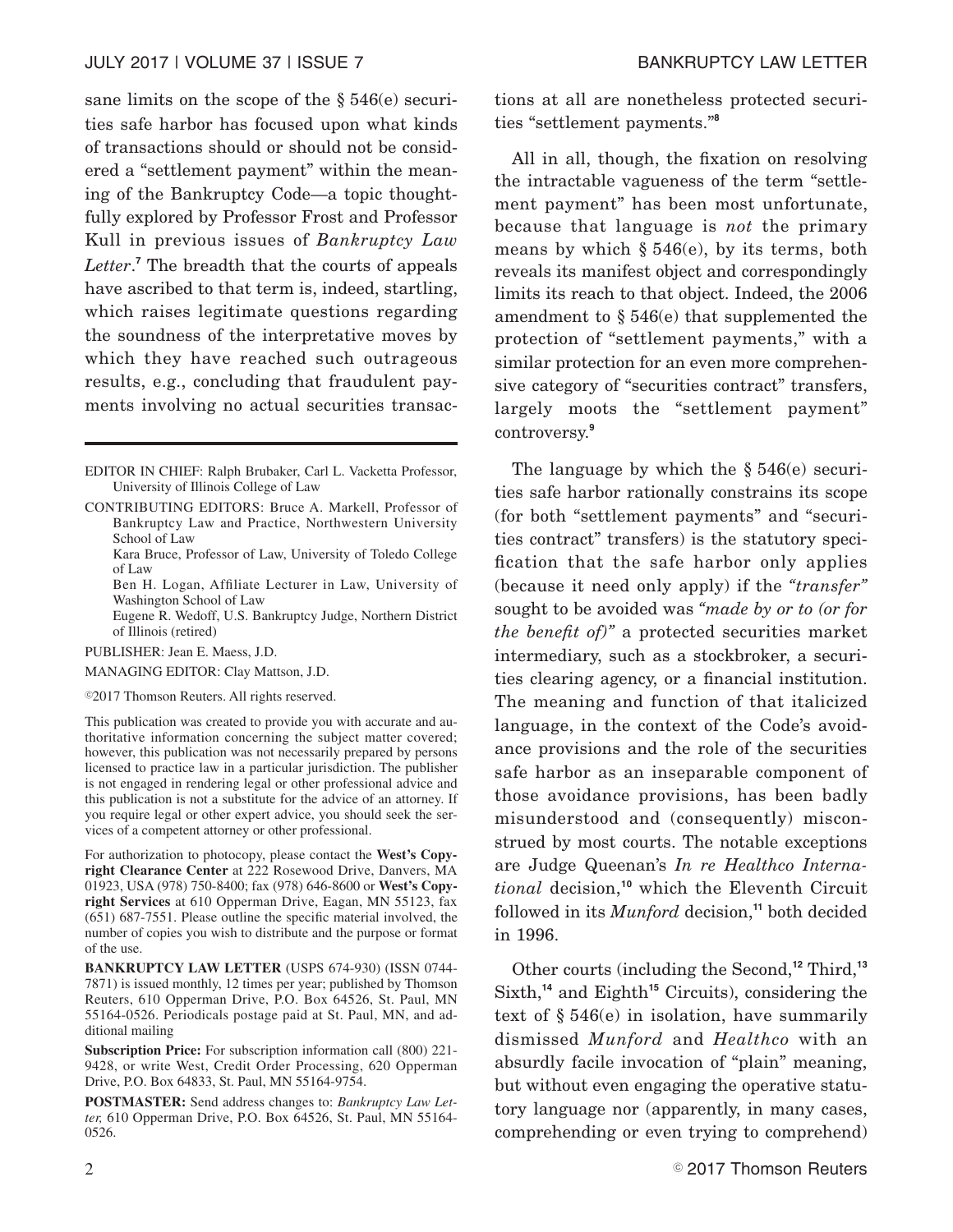the meaning *Munford* and *Healthco* actually attributed to the statutory text. Then, last summer, the Seventh Circuit agreed with *Healthco* and *Munford* in the case of *FTI Consulting, Inc. v. Merit Management Group,***<sup>16</sup>** and the Supreme Court recently granted certiorari in *FTI Consulting* to resolve the circuit split.

The essence of the holdings in *Healthco, Munford*, and *FTI Consulting* is that the applicability of the § 546(e) securities safe harbor cannot be determined in the abstract, but rather, can only be determined by reference to the "transfer" sought to be avoided. As specified by the language of  $\S 546(e)$  itself, the § 546(e) safe harbor prevents avoidance of the "transfer" at issue *only if* the "transfer" sought to be avoided is one "made by or to (or for the benefit of)" a protected securities market intermediary.

Not coincidentally, *only* when that is true does the avoidance action implicate the systemic risk concerns that motivated enactment of the securities safe harbor. And conversely, in nearly all of the cases in which the application of  $\S 546(e)$  is most controversial (e.g., avoidance of LBO distributions to the debtor's shareholders), the "transfer" sought to be avoided is *not* one "made by or to (of for the benefit of)" a protected securities market intermediary. Thus, when the avoidance action is premised upon the theory (the validity of which must stand or fall on its own merits) that the "transfer" sought to be avoided was made "by" the debtor (who was not a qualifying securities market intermediary) "to" a shareholder (who, likewise, was not a protected securities market intermediary)—as in, e.g., a fraudulent transfer action whose viability depends upon "collapsing" (in the steptransaction doctrine sense) the transaction structure of an LBO—the § 546(e) securities safe harbor is entirely inapplicable and has no role whatsoever to play.

That very natural reading of the textual

scope and applicability of the § 546(e) securities safe harbor—as limited to the "transfer" sought to be avoided— is quite compelling, but (oddly) it has not been fully vetted (or, for the most part, even understood) by the courts or commentators. This issue of *Bankruptcy Law Letter*, therefore, will explore the surprisingly elusive, yet critical meaning of the "transfer" protected from avoidance by § 546(e), in anticipation of the Supreme Court's consideration of that issue in *FTI Consulting*.

# The "Transfer" at Issue in FTI Consulting

The "transfer" at issue in *FTI Consulting* is the purchase price paid by the Chapter 11 debtor (Valley View Downs) to a selling shareholder (Merit Management Group) in a corporate acquisition transaction.**<sup>17</sup>**

Before their bankruptcy filing in 2009, Valley View and its affiliated debtors were engaged in horse racing, off-track betting, and casino businesses. Their bankruptcy filing was precipitated by their efforts to develop a racing and casino facility (known as a "racino") in Pennsylvania. To do so, Valley View needed to procure, from the Pennsylvania State Harness Racing Commission (PSHRC), the last available harness racing license in the State of Pennsylvania. Bedford Downs Management Corporation, though, also submitted an application for that harness racing license, and thus, Valley View and Bedford were in a headto-head competition for the license.

The PSHRC initially denied both Valley View's and Bedford's applications, which triggered appeals by both Valley View and Bedford that went all the way to the Pennsylvania Supreme Court. The Pennsylvania Supreme Court affirmed the PSHRC's decisions, but afforded both Valley View and Bedford an opportunity to cure any deficiencies in their original proposals and reapply.

After the Pennsylvania Supreme Court's de-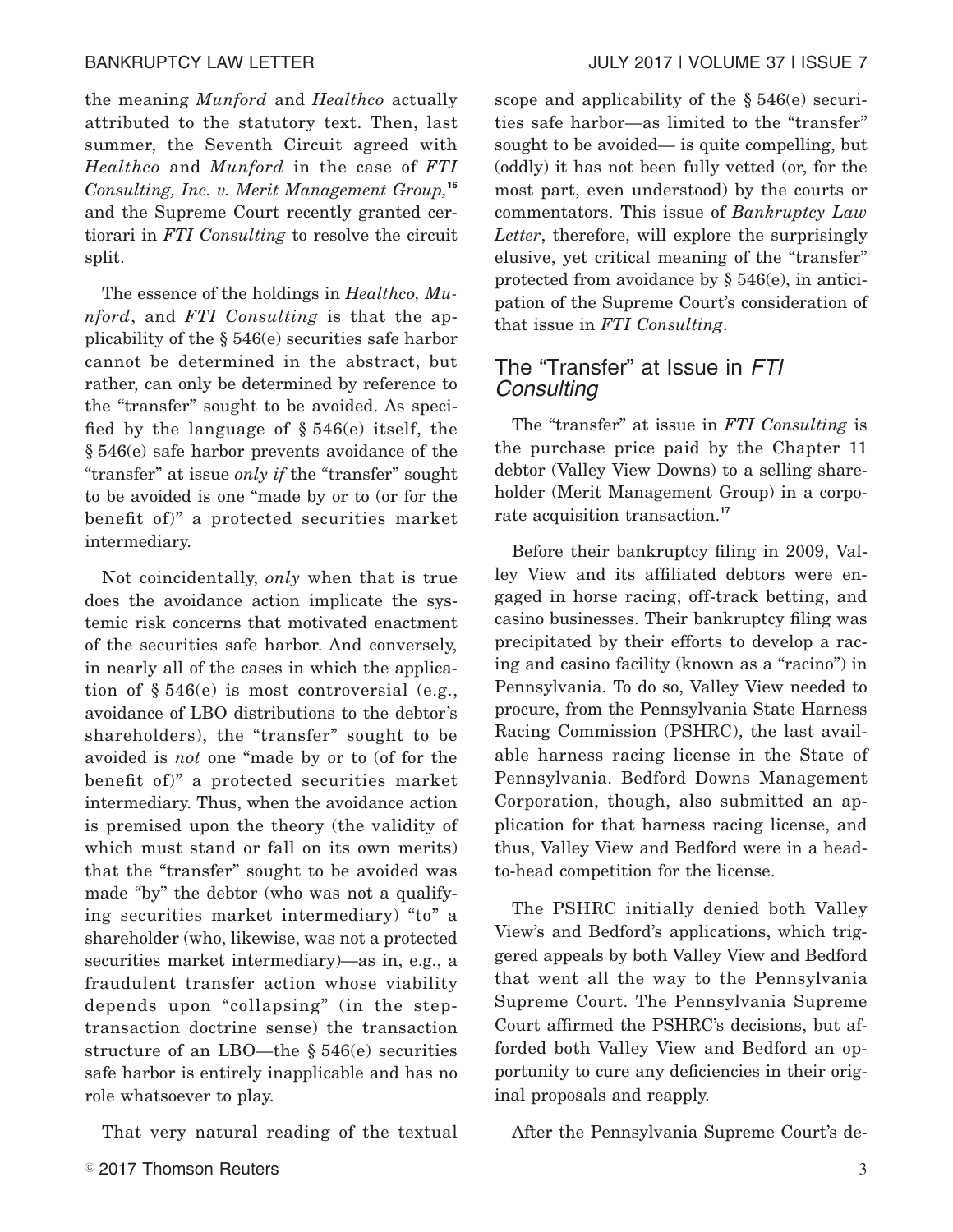cision, Valley View proposed to acquire Bedford as a means of facilitating approval of its application for the last available harness racing license. Valley View and Bedford ultimately entered into an agreement under which Bedford agreed to withdraw its application, and then if Valley View was awarded the license, Valley View would acquire Bedford for \$55 million. Pursuant to that agreement, Valley View submitted a new application and proposal, the PSHRC ultimately awarded the license to Valley View, and Valley View purchased Bedford by paying \$55 million to Bedford's shareholders (which Valley View borrowed under a syndicated bank loan), including approximately \$16.5 million to Merit Management (which owned approximately 30% of Bedford's stock).

To finance the proposed racino facility, including Valley View's acquisition of Bedford, Valley View borrowed money under a syndicated credit facility arranged by Credit Suisse. In order to develop the proposed racino, Valley View also needed (in addition to the harness racing license awarded by the PSHRC) a gaming license from the Pennsylvania Gaming Control Board. Valley View, however, was never awarded the necessary gaming license and, thus, was unable to repay the debt it incurred in connection with the racino project, which precipitated the Chapter 11 filing by Valley View and its affiliated debtors.

During Valley View's Chapter 11 proceedings, Valley View's estate sold (i) the site for the proposed Pennsylvania racino (which Valley View had purchased for \$20 million) and (ii) Valley View's rights in the harness racing license (purchased for \$55 million), at auction, to the highest bidder, for \$5.6 million. Valley View's confirmed plan of reorganization established a litigation trust to pursue avoidance actions, and FTI Consulting (as trustee of that litigation trust) filed an avoidance action against Merit Management in federal district court in the Northern District of Illinois. That action sought to avoid and recover Valley View's transfer of \$16.5 million to Merit Management as a constructively fraudulent transfer under Bankruptcy Code  $\S 548(a)(1)(B)$ and the Pennsylvania Uniform Fraudulent Transfer Act (via Bankruptcy Code § 544(b)(1)). Merit Management sought judgment on the pleadings in that avoidance action based upon the securities safe harbor of  $\S 546(e)$ .

Merit Management acknowledged that the "transfers" at issue in the avoidance action (that the trustee seeks to avoid and recover) are "transfers Valley View Downs made to Merit Management in the amount of \$16,503,850."**<sup>18</sup>** Nonetheless, Merit Management pointed out that "Valley View made the Transfers *through*" two financial intermediaries, "Credit Suisse and Citizens Bank of Pennsylvania ("Citizens Bank")."**<sup>19</sup>**

In particular, Citizens Bank acted as the designated escrow agent for purposes of Valley View's purchase of Bedford stock, with (1) (a) Valley View paying the \$55 million aggregate purchase price to Citizens Bank and (b) Bedford shareholders depositing their stock shares with Citizens Bank, and (2) Citizens Bank then distributing (a) the stock shares to Valley View and (b) the appropriate share of the \$55 million purchase price to each individual Bedford shareholder. In addition, Valley View drew on its Credit Suisse syndicated credit facility to pay the \$55 million purchase price. Therefore, the precise mechanics of the \$16.5 million "transfer" made by Valley View to Merit Management, in exchange for Merit Management's Bedford stock, was that Credit Suisse wired the funds to Citizens Bank, who wired the funds to Merit Management.

The district court held that the involvement of the two "financial institutions" (qualifying securities intermediaries under § 546(e)) in the challenged "transfer" by Valley View to Merit Management, in purchase of Merit Management's Bedford stock, was sufficient to invoke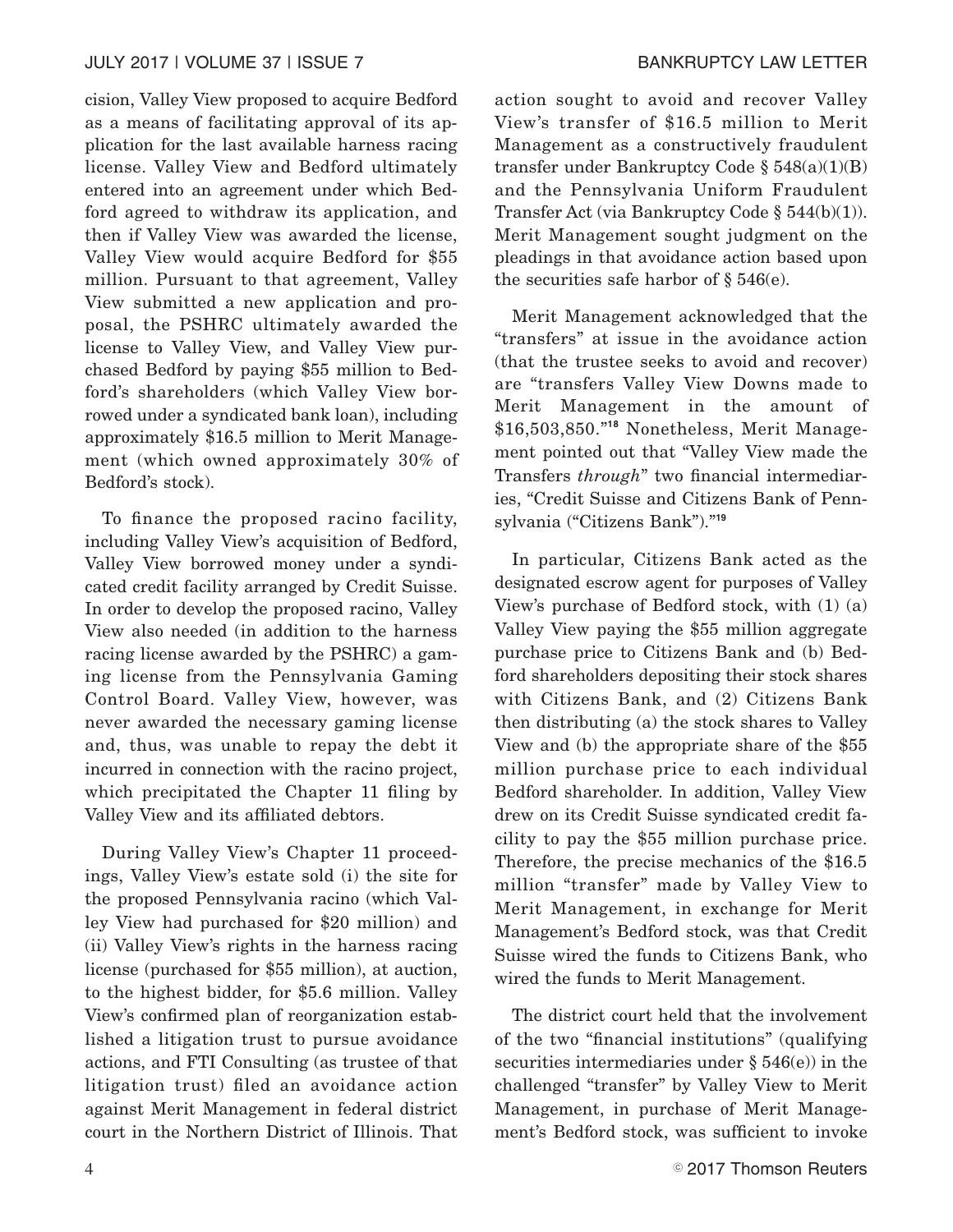the § 546(e) securities safe harbor and, therefore, dismissed the trustee's constructive fraudulent transfer claims against Merit Management. The Seventh Circuit, though, reversed, holding that the § 546(e) securities safe harbor, by its terms, is entirely inapplicable to the trustee's claims because the "transfer" sought to be avoided as constructively fraudulent was a \$16.5 million *"transfer* made *by"* Valley View *"to"* Merit Management, neither of whom were qualifying securities intermediaries under § 546(e).

The trustee in *FTI Consulting* conceded that if the "transfer" at issue in the avoidance action had been "made by or to (or for the benefit of)" Credit Suisse or Citizens Bank (each a "financial institution" within the meaning of Code  $\S$  546(e) & 101(22)(A)), then that "transfer" would qualify as either a "settlement payment" or a "securities contract" transfer (as those two terms have been construed by the courts of appeals) and, thus, fully protected from avoidance by the  $\S 546(e)$  securities safe harbor. The *only* issue in *FTI Consulting*, therefore, is whether the "transfer" sought to be avoided as constructively fraudulent by the trustee was "made by or to (or for the benefit of)" Credit Suisse or Citizens Bank, as those operative terms are used in Code  $§ 546(e)$ . Resolving that issue requires an understanding of (1) the concept of a "transfer" as the fundamental transactional unit in the Bankruptcy Code's avoiding-power provisions and (2) the relationship between that avoidable "transfer" concept and the inextricably interrelated concepts of who that "transfer" is "made by or to (or for the benefit of)."

# A "Transfer" as the Fundamental Transactional Unit in the Code's Avoidance Provisions

The Code's various avoiding-power provisions authorize a bankruptcy trustee (or DIP) to "avoid any *transfer* of an interest of the debtor in property" meeting the criteria specified in the particular avoidance provision.**<sup>20</sup>** The Code "defines the word 'transfer' as broadly as possible<sup>"21</sup> in § 101(54)(D) to mean "each mode, direct or indirect, absolute or conditional, voluntary or involuntary, of disposing of or parting with property or an interest in property." That definition, however, does *not* specify the transactional unit that comprises the "transfer" that the trustee (or DIP) can "avoid" (or not, depending upon whether that "transfer" meets the avoidability criteria at issue),<sup>22</sup> particularly when that "transfer" is effectuated via multiple steps involving multiple entities.**<sup>23</sup>** Nevertheless, the structure of the Code's avoiding-power provisions makes clear that, for analytical purposes, a "transfer" made "by" the debtor "to" a "transferee" is the fundamental and pervasive transactional unit. Thus, the statutorily specified criteria regarding avoidability (or not, as in the case of the § 546(e) securities safe harbor) are applied to that "transfer."

#### An Avoidable "Transfer" Made "by" the Debtor

The Code's principal avoiding powers state that the "transfer" that can be avoided is a transfer "*of an interest of the debtor in property*."**<sup>24</sup>** The courts, including the Supreme Court, readily recognize this statutory language as simply a more elaborate (and, consistent with the Code's broad definition of "transfer," a more comprehensive) way of stating, as the Supreme Court put it in *Union Bank v. Wolas*, for example, that "Section 547(b) [the preferential transfer provision] of the Bankruptcy Code authorizes a trustee to avoid certain property transfers *made by a debtor* within 90 days before bankruptcy."**<sup>25</sup>** Likewise, Justice Scalia stated in *BFP v. Resolution Trust Corp.* that "[t]he constructive fraud provision at issue [now Code  $\S 548(a)(1)(B)$ ] applies to transfers *by* insolvent *debtors*."**<sup>26</sup>** And a quick WESTLAW search will produce dozens of courts of appeals decisions (and hundreds of lower court decisions) with similar character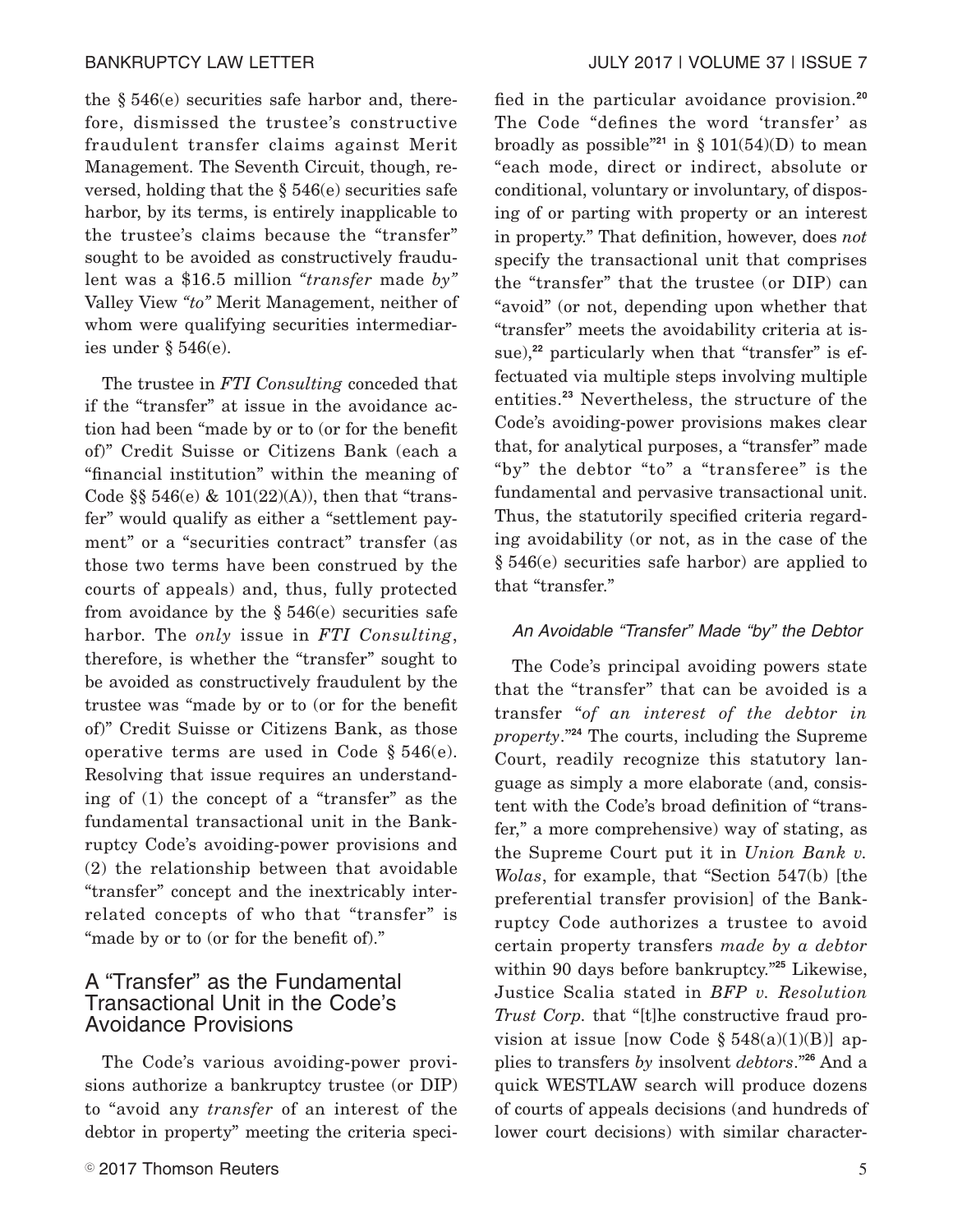izations of the meaning of the operative statutory language.

That the Code's avoidance provisions operate upon transfers *made by a debtor* is also explicitly acknowledged in the statutory criteria for avoidance of a transfer. For example, actual-intent fraudulent transfers are avoidable "if *the debtor*, voluntarily or involuntarily, *made such transfer* . . . with actual intent to hinder, delay, or defraud."<sup>27</sup> In another constructive fraud provision (not the one at issue in *BFP*), the statute declares the transfer avoidable "if *the debtor*, voluntarily or involuntarily, *made such transfer* to or for the benefit of an insider."**<sup>28</sup>** And in the state-law avoidance power most commonly invoked via Code § 544(b)—states' enactment of the Uniform Fraudulent Transfer Act (UFTA) (the statelaw avoidance power at issue in *FTI Consulting*) or the 2014 Uniform Voidable Transactions Act (UVTA)—the avoidance power expressly applies only to "[a] transfer made . . . by a debtor."**<sup>29</sup>** Indeed, the same was true under the explicit statutory language of the predecessor avoiding-power provisions of the Bankruptcy Act of 1898.**<sup>30</sup>**

The avoiding-power provisions for which the § 546(e) safe harbor provides an exemption**<sup>31</sup>** only "authorize[] a trustee to avoid certain property *transfers made by a debtor*."**<sup>32</sup>** Thus, in *FTI Consulting*, defendant Merit Management fully acknowledged that the "transfers" at issue in the avoidance action (that the trustee seeks to avoid and recover) are "transfers Valley View Downs [*the debtor*] *made* to Merit Management in the amount of \$16,503,850."**<sup>33</sup>** And that is true, even though the funds comprising that transfer may have originated with Valley View's lender, Credit Suisse, and may have been wired directly to the escrow agent, Citizens Bank, for distribution to Merit Management. The broad definition of "transfer" in Bankruptcy Code § 101(54), and in states' enactment of the

UFTA and UVTA,**<sup>34</sup>** includes a "direct or indirect" disposition of a debtor's property. Because Valley View was borrowing the \$16.5 million from Credit Suisse under the Credit Suisse syndicated loan facility, Valley View's *indirect* "transfer" of those funds (via Credit Suisse) would be "a transfer made by a debtor," Valley View, under both the Bankruptcy Code and the Pennsylvania fraudulent transfer statute.

#### An Avoidable "Transfer" Made "to" a "Transferee"

That the Code's avoiding-power provisions, by their terms, authorize avoidance of various "transfers" made "by" a debtor (as transferor) is straightforward and uncontroversial. The correlative concept embedded both in the analytical structure of the avoiding-power provisions and in the concept of a "transfer" as the fundamental transactional unit is, of course, that the avoidable "transfer" is one made "to" a "transferee." "A transfer that may be avoided under the Bankruptcy Code takes place from the debtor *to* some entity . . . a transferee."**<sup>35</sup>**

Identifying that "transferee" and the attendant circumstances surrounding the "transfer" made "by" the debtor "to" that "transferee" is critical in determining whether that "transfer" is avoidable (or not) under the Code's various avoiding-power provisions. For example, "§ 547 allows a trustee to avoid a preferential *transfer* of assets *by* a debtor-transferor *to* a *creditor-transferee* if certain conditions are met."**<sup>36</sup>** And various § 547(c) preference defenses (to avoidance of the "transfer" at issue), such as the ordinary course of business defense of  $\S$  547(c)(2),<sup>37</sup> also turn on identifying the "transferee" of that challenged "transfer." The same is true of the § 548(c) good-faith for-value defense for the "transferee" of a fraudulent "transfer."**<sup>38</sup>** Thus, as the legislative history explains, "liability is not imposed on a *transferee* to the extent that a *transferee* is protected under a provision such as section 548(c)."**<sup>39</sup>**

If a transfer is avoided, though, Code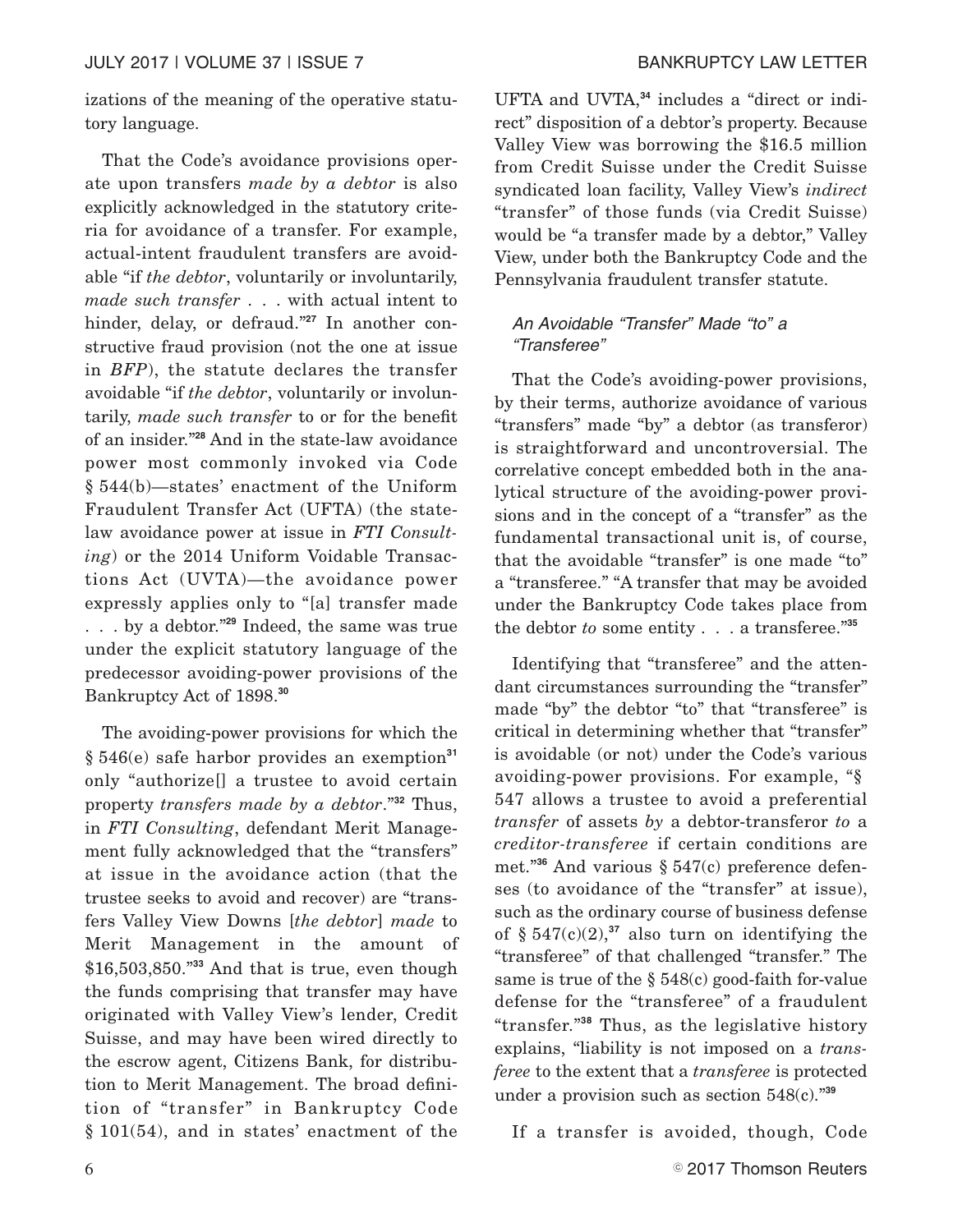$\S 550(a)(1)$  provides that "the trustee may recover . . . the property transferred, or, if the court so orders, the value of such property, from the initial *transferee* of such *transfer*." Identifying the "transferee" of a challenged "transfer," therefore, is critical to determining both (1) whether the "transfer" is avoidable, and if it is, (2) from whom the trustee (or DIP) can recover. And it is this aspect of a "transfer," as the pervasive, fundamental transactional unit in avoidance analysis, that can be difficult to apply to a multi-step transaction. "Assets routinely pass through various entities' hands en route to their ultimate destination, and determining when an entity is a transferee is tricky."**<sup>40</sup>** "The hard cases are ones where nominally the initial transfer from the debtor goes to a third party before passing to the defendant transferee, but it is debatable whether that third party intermediary had sufficient independent dominion and control over the property transferred to count as a 'transferee' for purposes of avoidance."**<sup>41</sup>**

Justice Cardozo addressed that very issue in 1930, sitting as Chief Judge of the New York Court of Appeals, in a preference suit under the Bankruptcy Act of 1898, *Carson v. Federal Reserve Bank of New York.***<sup>42</sup>** Cardozo's opinion in that case held that the transferee "subject to a duty to make restitution of a preference," "within the meaning of the statute, is the one who is preferred, and the one who is preferred is not the mere custodian or intermediary, but the creditor . . . who receives by virtue of the preference an excessive share of the estate."**<sup>43</sup>** That is the case because "[t]he statute does not intend, of course, that the form of the transaction shall be permitted to obscure realities."**<sup>44</sup>** Rather, "the statute must be read in conformity with common-law analogies**<sup>45</sup>** to exempt an agent or custodian from the duty to account for property or money, the subject of a preferen[tial transfer], if before the coming of bankruptcy he has settled with his principal."**<sup>46</sup>** "[T]o be charged with liability" as a transferee,

he "must have been more than a mere . . . conduit between the bankrupt and the creditor."**<sup>47</sup>**

Cases under the Bankruptcy Code, likewise, have looked through the form and mechanics by which a "transfer" is effectuated in discerning who is the "transferee." The seminal decision under the Code is Judge Easterbrook's opinion in *Bonded Financial Services v. European American Bank*, in which he echoed Cardozo: "When A gives a check to B as agent for C, then C is the 'initial transferee'; the agent may be disregarded."**<sup>48</sup>** Indeed, as was also the case under the Bankruptcy Act of 1898, "the Bankruptcy Code does not define 'transferee,' " and '' '[t]ransferee' is not a selfdefining term; it must mean something different from 'possessor' or 'holder' or 'agent,' " because "[t]o treat 'transferee' as anyone who touches the money" would produce "absurd results."**<sup>49</sup>**

There is essentially *no* disagreement in the case law "that the term 'transferee' must mean something different from anyone who simply touches the avoided transfer."**<sup>50</sup>** "The statutory term is 'transferee'—not 'recipient,' "**<sup>51</sup>** and "those who act as mere 'financial intermediaries,' 'conduits,' or 'couriers' are not [considered] transferees."**<sup>52</sup>** "[I]f couriers and other mere conduits were deemed . . . 'transferees,'" then "every courier, every bank and every escrow agent [would] be subjected to a great and unimaginable liability."**<sup>53</sup>** Thus, consistent with Cardozo's *Carson* opinion, all courts agree "that a party cannot be [a] transferee if he is a 'mere conduit.' "**<sup>54</sup>** Importantly, though, the courts have "articulat[ed] different standards for determining whether a recipient of property was a transferee or a mere conduit,"**<sup>55</sup>** and "application and articulation of the ['mere conduit' concept] has been neither consistent nor predictable."**<sup>56</sup>** As we will see, that indeterminacy is precisely the reason for enactment of the § 546(e) securities safe harbor.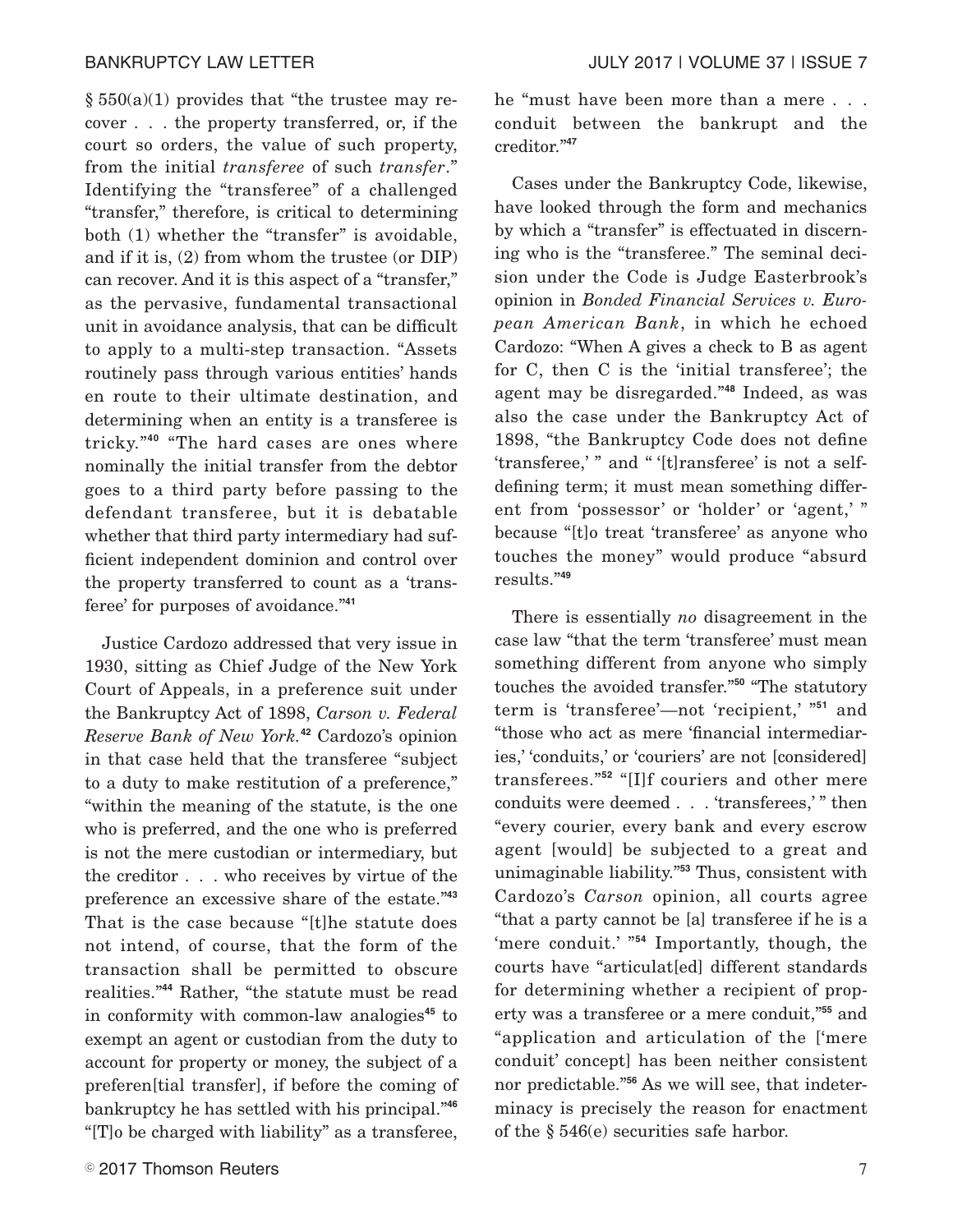#### JULY 2017 | VOLUME 37 | ISSUE 7 BANKRUPTCY LAW LETTER

As applied to the "transfer" at issue in *FTI Consulting*, though, there is apparently *no* controversy whatsoever regarding appropriate application of the "mere conduit" principle. The trustee sued Merit Management as "initial transferee" of Valley View's "transfer" of the \$16.5 million purchase price for Merit Management's Bedford stock, and Merit Management did not contend otherwise. Thus, Merit Management apparently concedes that the involvement of Credit Suisse and Citizens Bank in the "transfer" of \$16.5 million "by" Valley View "to" Merit Management was as "mere conduits" and *not* as transferors *nor* transferees.**<sup>57</sup>**

#### An Avoidable "Transfer" Made "for the Benefit of" a Non-Transferee

There is one other "transfer" concept that is critical to determining both (1) whether a "transfer" is avoidable, and if it is, (2) from whom the trustee (or DIP) can recover, and that is the concept of, as Code  $\S 550(a)(1)$ formulates it, an "entity for whose benefit such transfer was made." That concept is a familiar one to the law of avoidable transfers, as it has long been (and still is) embedded in the statutory criteria for avoidance of a preferential transfer. Thus, Code  $\S 547(b)(1)$  provides that a "transfer" by a debtor can be an avoidable preferential transfer if it was made "to *or for the benefit of* a creditor."**<sup>58</sup>** The Code's fraudulent transfer provision repeatedly invokes that concept in referring to an avoidable "transfer to *or for the benefit of* an insider."**<sup>59</sup>** And likewise, Code  $\S 550(a)(1)$  provides that if a "transfer" is avoided under *any* of the Code's avoidance provisions, the trustee (or DIP) "may recover . . . the property transferred, or, if the court so orders, the value of such transfer from the initial transferee of such transfer *or* the entity *for whose benefit* such transfer was *made*."**<sup>60</sup>**

In the *Carson* case, Justice Cardozo also explained the meaning of similar "for the benefit of" language in the predecessor preference provision of the 1898 Act:

"To constitute a preference, it is not necessary that the transfer be made directly to the creditor. It may be made to another [the transferee] for his benefit." National Bank of Newport v. National Herkimer County Bank, 225 U.S. 178, 184, 32 S. Ct. 633 [1912]. This will happen, for example, if bankrupts make a transfer of their assets to a creditor of their own creditor, who is thus preferred to the same extent as if the transfer had been made to him directly.**<sup>61</sup>**

And the Fourth Circuit also explained the "for the benefit of" concept (quoting *Bonded Financial*) more recently as follows:

The traditional examples of the "entity for whose benefit such transfer was made" are a debtor of the transferee or the guarantor of a debt owed by the bankrupt party to the transferee. In both cases, the *transfer* of an asset from the bankrupt party *to the transferee* extinguishes the liability of "the entity for whose benefit such transfer was made." Thus, we have described that entity as '' 'someone who receives the benefit but not the money.' "**<sup>62</sup>**

"[T]he categories 'transferee' and 'entity for whose benefit such transfer was made' are mutually exclusive."**<sup>63</sup>** Thus, the longstanding, well-known statutory "for the benefit of" concept of avoiding-power law is *not* directly implicated by the "transfer" at issue in *FTI Consulting* (since everyone apparently concedes that defendant Merit Management was the initial "transferee" of the challenged \$16.5 million "transfer" made "by" debtor Valley View "to" Merit Management**64**). That statutory "for the benefit of" concept is extremely important, though, to understanding the meaning and import of the determinative "transfer made by or to (or for the benefit of)" statutory language of § 546(e) at issue in *FTI Consulting*.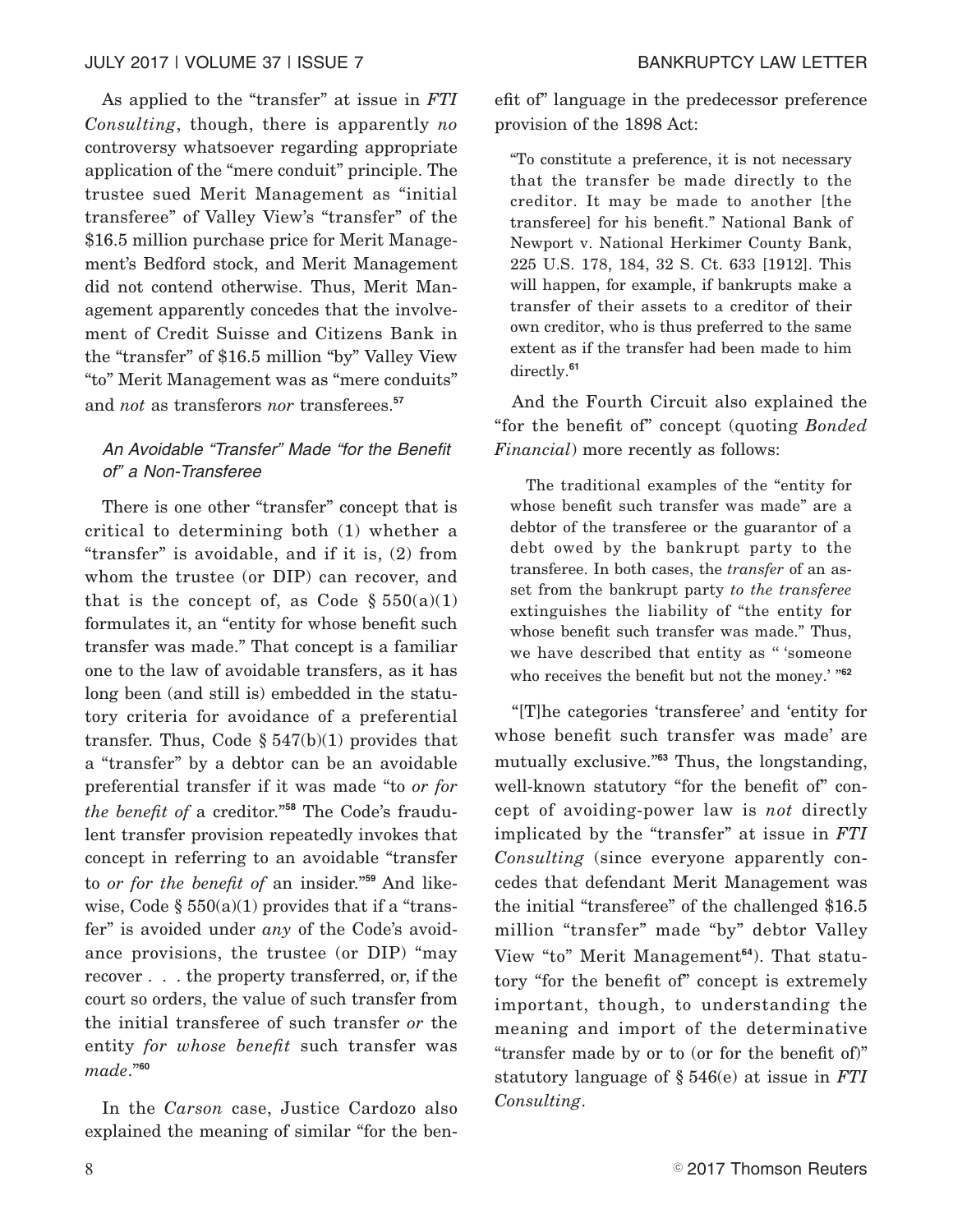# The "Transfer" Sought to Be Avoided as the Transactional Unit in the § 546(e) Securities Safe Harbor

With that background in the meaning and function of the "transfer" concept as the fundamental transactional unit in the Code's avoiding-power provisions, we can now consider the meaning of the language of Code § 546(e), and how that statutory language rationally limits the scope and applicability of the securities safe harbor, by using that same pervasive "transfer" concept.

Code § 546(e) (emphasis added), in relevant part, provides as follows:

(e) Notwithstanding sections 544 [strong-arm and state-law avoidance powers], 545 [avoidance of statutory liens], 547 [preferential transfers],  $548(a)(1)(B)$ , and  $548(b)$  [constructively fraudulent transfers] of this title, *the trustee may not avoid a transfer* that is a . . . settlement payment, as defined in section 101 or 741 of this title, *made by or to (or for the benefit of) a* commodity broker, forward contract merchant, stockbroker, *financial institution*, financial participant, or securities clearing agency, *or* that is *a transfer made by or to (or for the benefit of) a* commodity broker, forward contract merchant, stockbroker, *financial institution*, financial participant, or securities clearing agency, in connection with a securities contract, as defined in section  $741(7)$ ... that is made before the commencement of the case, except under section  $548(a)(1)(A)$  [actualintent fraudulent transfers] of this title.

As is apparent on the face of the statute, then, in its *safe harbor precluding avoidance* of particular "transfers," § 546(e) employs the same language and corresponding analytical structure as the referenced Code provisions *authorizing avoidance* of "transfers." The transactional unit shielded from avoidance by § 546(e) is the same as the transactional unit on which the Code's avoiding powers operate: a "transfer." Consistent with the uniform meaning of that statutory term throughout the Code's avoiding-power provisions, therefore,**<sup>65</sup>**

the most natural reading of the determinative statutory language, in the context of the entirety of the Code's avoiding-power provisions (including those avoiding powers expressly cross-referenced in § 546(e) itself),**<sup>66</sup>** is clear: (1) if the challenged "transfer" (a) was made "by" a debtor who is a specified securities intermediary, "or" (b) was made "to" a "transferee" ("or for the benefit of"**<sup>67</sup>** a non-transferee) who is a protected securities intermediary, and (2) that "transfer" is a settlement payment or is made in connection with a securities contract, then § 546(e) provides a complete defense to avoidance of that challenged "transfer."

In *FTI Consulting*, though, defendant Merit Management apparently concedes that the trustee is "seeking avoidance and recovery" of a "transfer" made "by" debtor Valley View "to" defendant Merit Management as "initial transferee,"**<sup>68</sup>** neither of whom were qualifying securities intermediaries.**<sup>69</sup>** In other words, for purposes of analysis of the "transfer" that is avoidable (or not) in *FTI Consulting*, because Credit Suisse and Citizens Bank admittedly were "mere conduits," they "may be disregarded."**<sup>70</sup>** The § 546(e) securities safe harbor, therefore, has *no* applicability whatsoever to the "transfer" sought to be avoided in *FTI Consulting*.

Moreover, that the applicability of  $\S 546(e)$ can *only* be determined by reference to the actual "transfer" at issue in a particular case i.e., the "transfer" sought to be avoided by the trustee (or DIP)—is clearly revealed by the fact that § 546(e) is a *safe harbor exemption* from the trustee's (or DIP's) avoiding powers, introduced by a dependent "notwithstanding" clause explicitly cross-referencing those statutory avoiding powers. "A dependent phrase that begins with *notwithstanding* indicates that the main clause that it introduces or follows derogates from the provision to which it refers."**<sup>71</sup>** As Justice Scalia explained in his opinion (for a unanimous Court) in the *Rad-*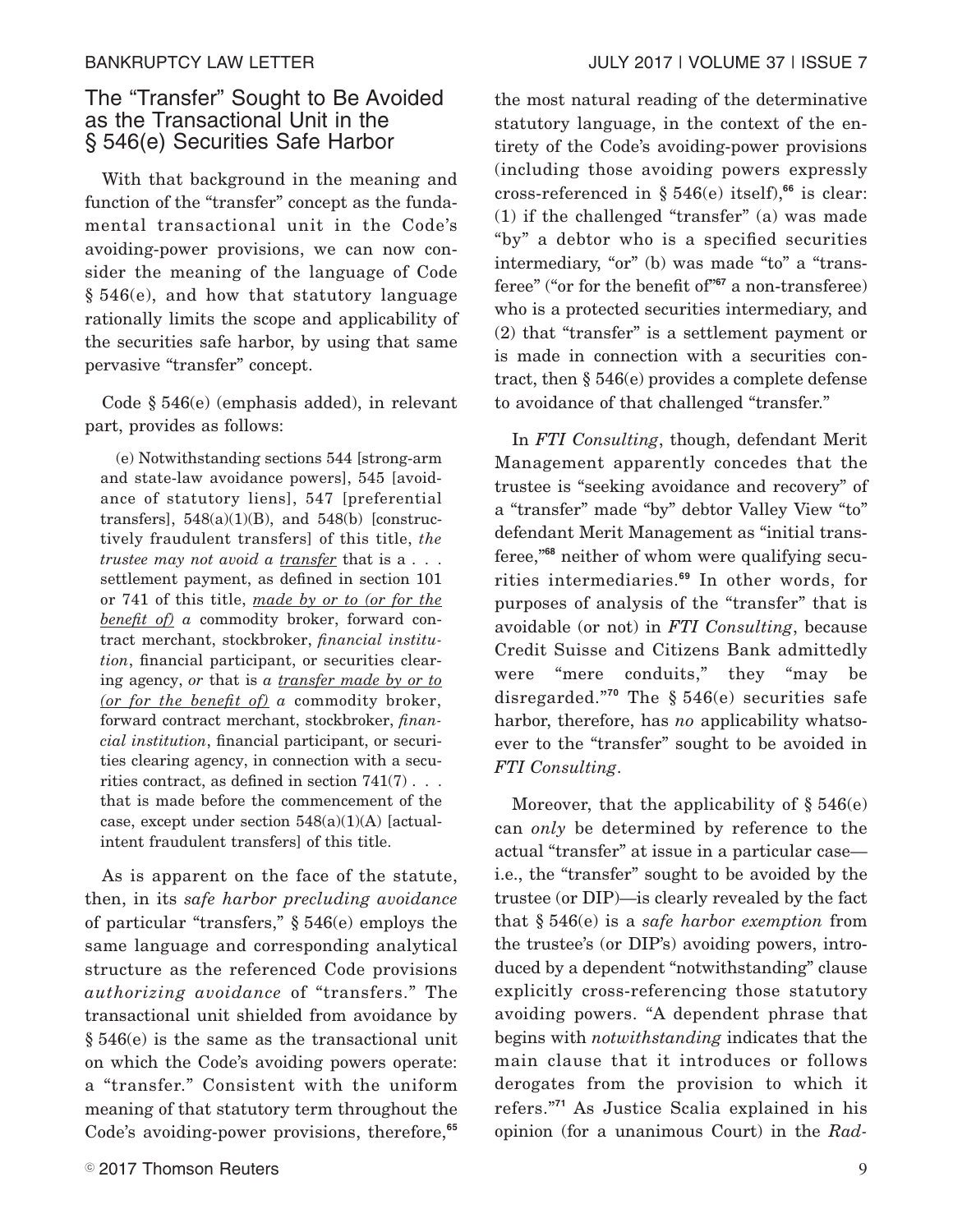*LAX* case, this interpretive canon is a more particularized permutatation of the generalspecific canon: "The general/specific canon is perhaps most frequently applied to statutes in which a general permission or prohibition is contradicted by a specific prohibition or permission. To eliminate the contradiction, the specific provision is construed as an exception to the general one."<sup>72</sup> Accordingly, the  $§ 546(e)$ safe harbor excepts from avoidance particular "transfers" that the trustee (or DIP) might otherwise challenge under the avoiding-power provisions referenced in its "notwithstanding" clause.

It is, of course, possible (even if not plausible) that the terms "transfer" or "made by or to (or for the benefit of)" in  $\S 546(e)$  might have a meaning that departs from the consistent meaning of those words as used throughout the Code's avoiding-power provisions (for which § 546(e) provides an exception). And in the end, that is upshot (albeit unarticulated and entirely unwitting**<sup>73</sup>**) and the most that can be said in support of the truncated, conclusory, acontextual "plain"-meaning analysis of the Second, Third, Sixth, and Eighth Circuits. Common sense, though, (as reflected in the formal canons of statutory construction) strongly suggests otherwise.

There is no good reason to think that "transfer" as used in the § 546(e) safe harbor should be construed (in the abstract) to be referring to something other than the actual "transfer" sought to be avoided by the trustee (or DIP) under one of the statutory avoiding powers explicitly referenced in § 546(e).**<sup>74</sup>** Indeed, so construed, the safe harbor functions in a thoroughly nonsensical fashion (i.e., a safe harbor exemption invoked to shield from avoidance a "transfer" that is *not* being challenged?!). That perverse incongruity is apparent in the inconsistent descriptions of the "transfer" being protected from avoidance by courts that construe the scope of § 546(e) in isolation and without reference to the Code's avoidance provisions, in their entirety.

For example, in its *Quebecor World* opinion, the Second Circuit acknowledged that the "transfer" at issue (which the creditors' committee "sought to avoid and recover") was "certain payments *made by debtor* Quebecor World (USA) Inc. ("QWUSA") *to* the appellee noteholders" who were "*not* financial institutions."**<sup>75</sup>** Nonetheless, the court simultaneously, and solely for purposes of its construction of § 546(e), stated (without acknowledging or apparently even recognizing the selfcontradiction) that "this was a *transfer made to* a financial institution," CIBC Mellon, the disbursing agent for the noteholders.**<sup>76</sup>** As the court's prior (inconsistent) description of the "transfer" at issue indicated, though, the committee was *not* seeking to avoid any transfer "to" CIBC Mellon (and thus subject CIBC Mellon to avoidance liability) because the Committee took the position (which no one apparently contested) that "CIBC Mellon was merely a conduit."**<sup>77</sup>** Other courts proclaiming a similarly preposterous "plain"-meaning interpretation of § 546(e) exhibit the same bemused vacillation regarding the "transfer" at issue.**<sup>78</sup>**

By its inconsistent and contradictory assumptions regarding the "transfer" at issue, then, the Second Circuit applied  $\S 546(e)$ avowedly to shield from avoidance a "transfer" ("to" CIBC Mellon) that was *not* being challenged and that *no one* alleged had even been made. As one court aptly noted, "true conduits" like CIBC Mellon "may not be subject to avoidance recovery at all, thus rendering a  $\S 546(e)$ exception unnecessary."**<sup>79</sup>** And, of course, the end result of the Second Circuit's confusion as to the "transfer" at issue is pernicious because it obliquely extends the safe harbor of  $\S 546(e)$ to a "transfer" (*not* made "to" a financial institution) that the statute, by its explicit terms, does *not* protect.

The meaning and function of the term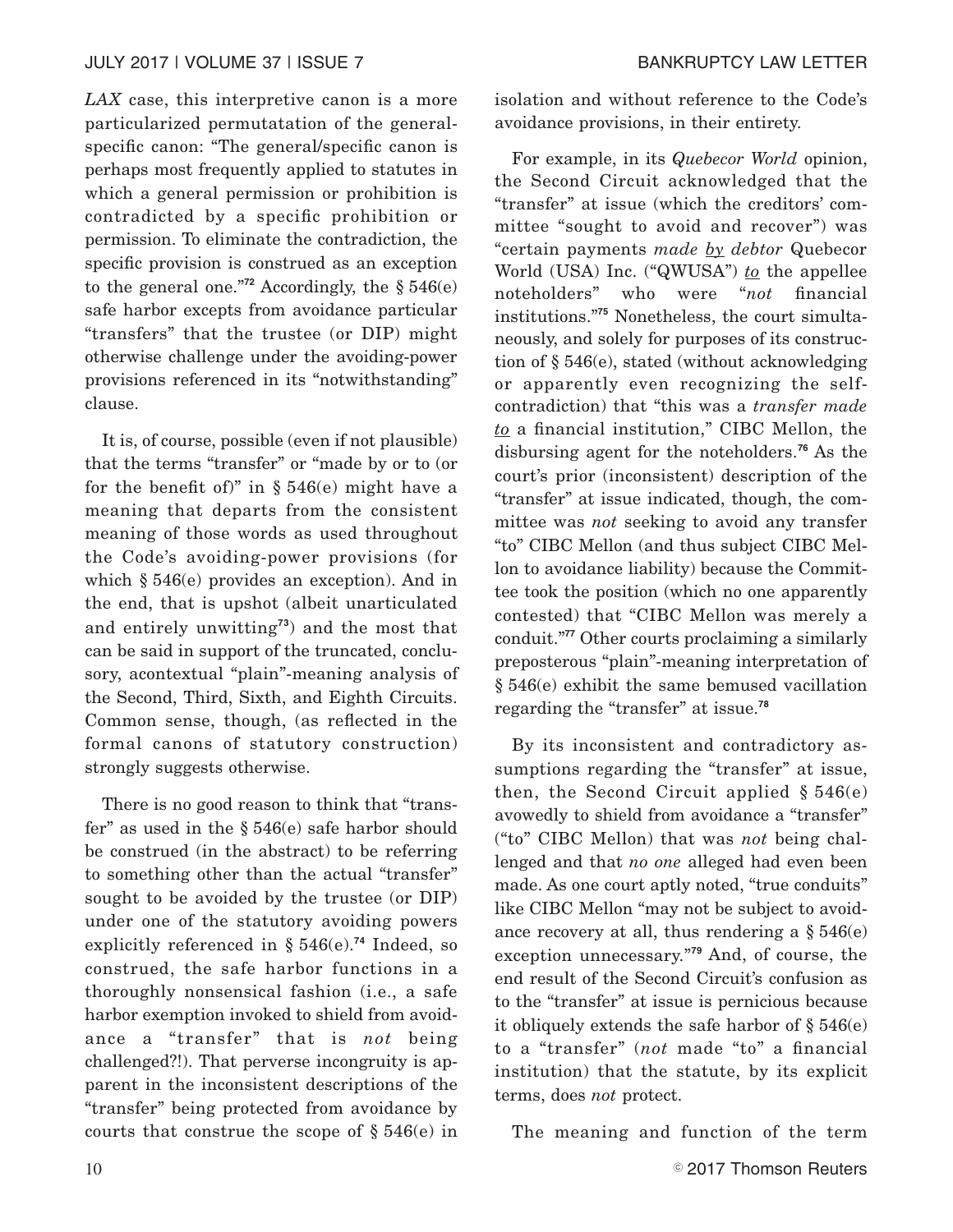"transfer" in § 546(e), in context, obviously is to shield from avoidance an actual "transfer" that the estate representative seeks to avoid under one of the avoiding powers explicitly referenced in § 546(e). Consequently, the associated phrase "made by or to (or for the benefit of)" should also carry the "transfer" correlative meanings that those terms carry in the Code's avoiding-power provisions.**<sup>80</sup>** The Code's avoiding powers authorize avoidance of a "transfer" made "by" a debtor "to" a "transferee" if specified conditions regarding that transfer are met. If that transfer is avoided, the transferee "to" whom the transfer was made has liability, and if that transfer was made "for the benefit of" a non-transferee, that benefitted entity is also liable. By its express terms, therefore, Code § 546(e) only shields a challenged "transfer" from avoidance (1) if that transfer was "made by" a debtor-transferor who was a qualifying securities intermediary, or (2) a party with potential liability—because the challenged transfer allegedly was made "to or for the benefit of" that party—was a protected securities intermediary.

That this is the scope of the  $\S 546(e)$  safe harbor, as revealed by an attentive, holistic reading of the statutory text, is fully consistent with (and thus confirmed by) the legislative record surrounding the enactment of (and amendments to) that provision.

# Legislative History Regarding the "Transfer" Sought to Be Avoided as the Transactional Unit in the § 546(e) Safe Harbor

The Seligson Case and the Predecessor Safe Harbor Provision: A Challenged "Transfer" Made "to" a Protected Intermediary as "Transferee"

The predecessor provision to what is now Code  $\S 546(e)$  was enacted in 1978 as  $\S 764(c)$ of the new Bankruptcy Code, and as many courts have recognized, that safe harbor provision "was a response to the [1975] decision in *Seligson v. New York Produce Exchange*."**<sup>81</sup>** In that case, the trustee for a bankrupt commodities brokerage firm sought to avoid, as fraudulent transfers, margin payments that the debtor firm had made to the clearing association for the commodities exchange on which the debtor firm executed commodities trades. Whether the margin payments were avoidable turned on "whether the defendant sought to be held liable [the clearing association] is indeed a *transferee* of the fraudulent transfer,"**<sup>82</sup>** and "[t]he Association's sole contention in this regard is that it was a mere 'conduit' for the transmittal of margins."**<sup>83</sup>**

The *Seligson* court, though, held that there were genuine issues of material fact as to whether the challenged margin payments were made "to" the clearing association as "transferee" thereof or, alternatively, whether the clearing association was a "mere conduit" who "may be disregarded"**<sup>84</sup>** and who, thus, had no avoidance liability. The court, therefore, refused to grant the clearing association summary judgment and, thus, permitted the trustee's suit against the clearing association (alleging that the margin payments were made "to" the clearing association as "transferee") to go forward for trial on the merits.

Uncertainty regarding the application of the "mere conduit" concept and the consequent prospect for avoidance liability as a "transferee" of margin payments, then, is what prompted enactment of the initial avoidance safe harbor. That statutory safe harbor provided that "the trustee may *not* avoid a *transfer* that is a margin payment *to* . . . a commodity broker or forward contract merchant."**<sup>85</sup>**

This provision, therefore, automatically gave to commodity brokers and forward contract merchants, as regards commodity margin payments they received, the same protection available to "mere conduits" (i.e., no avoidance liability), but *without* the uncertainty, expense,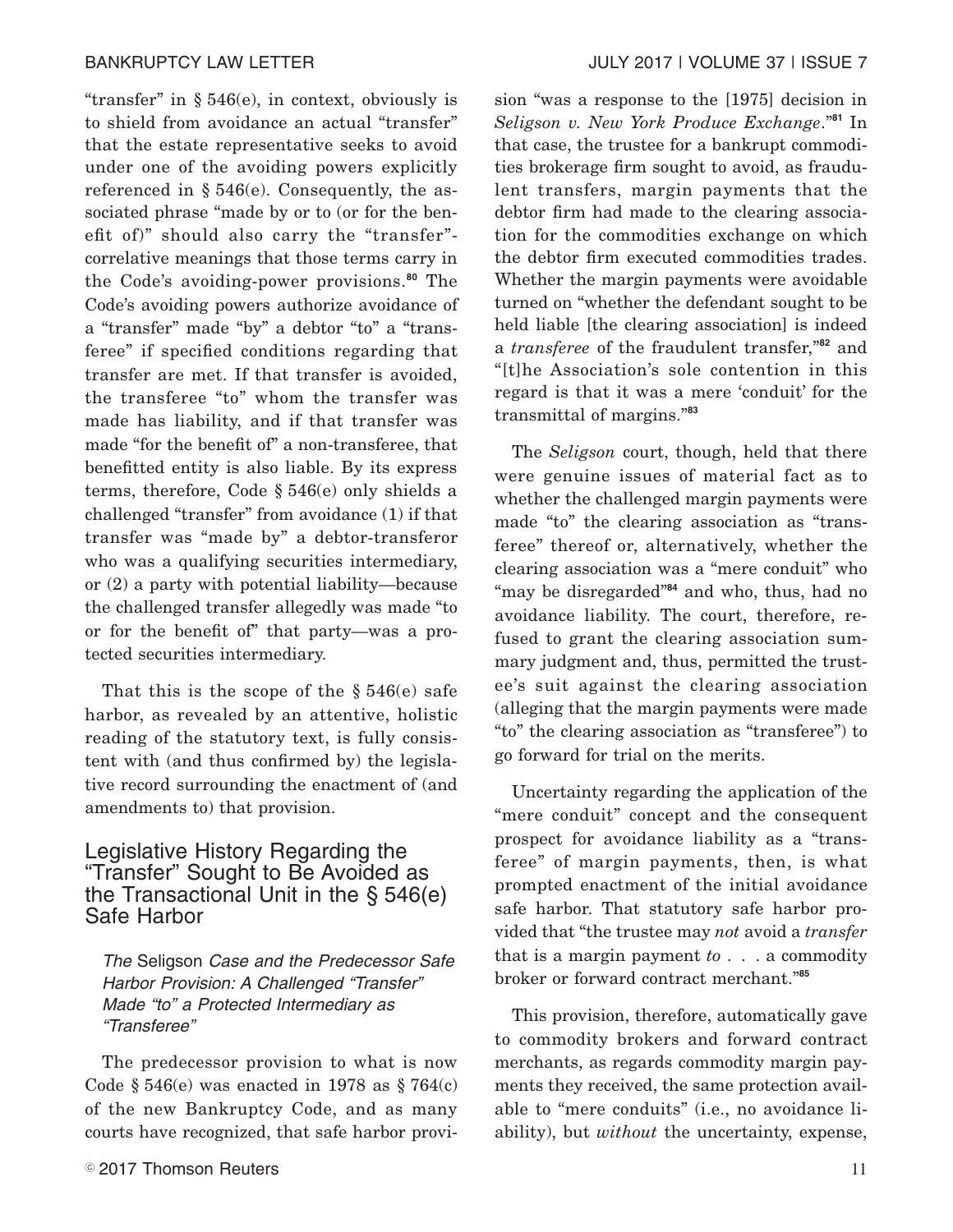and prospective liability associated with litigating "mere conduit" status (as illustrated by the *Seligson* case). Thus, even if the trustee alleged that a commodity margin payment that a commodity broker or forward contract merchant received was an avoidable "transfer" made "to" that protected entity as "transferee" (as alleged in *Seligson*), the new safe harbor protected those entities from any avoidance liability.

That the initial safe harbor was designed to essentially give commodity brokers and forward contract merchants automatic "mere conduit" protection against any avoidance liability for receipt of a commodity margin payment, is confirmed by the rationale proffered for this avoidance safe harbor in the Senate Report: "It would be unfair to permit recovery from an innocent commodity broker since such brokers are, for the most part, simply conduits for margin payments."**<sup>86</sup>** As explained contemporaneously by special counsel at the CFTC's Division of Trading and Markets:

The *Seligson* case is troublesome because it could lead to a recovery of substantial margin payments, which could in turn impair the financial stability of [a commodity broker or forward contract merchant (FCM)] from which the payments are recovered. To a large extent, [these intermediaries] are simply conduits for the margin payments they receive; much of the amount recovered by a trustee would have to be paid out of [the intermediary's] capital, and the financial problems thereby created could have a domino-type effect on other firms.**<sup>87</sup>**

The concern *Seligson* created and that was addressed by the original safe harbor was the prospect of avoidance liability as a "transferee" for the specified market intermediaries. And in creating its safe harbor from liability for those intermediaries, by its terms, the statute utilized the pervasive "transfer" concept as the analytical transaction unit for determining the avoidability (or not) of commodity margin payments—preventing avoidance if the "transfer" at issue was a commodity margin payment that the trustee alleged was made "to" a commodity broker or forward contract merchant as "transferee." And, of course, if the trustee conceded that the commodity margin payment was *not* made "to" a protected commodity broker or forward contract merchant as "transferee" (because the commodity broker or forward contract merchant was a "mere conduit"—the defendant's argument in *Seligson*), then the safe harbor obviously would have no application whatsoever, because "true conduits . . . may not be subject to avoidance recovery at all, thus rendering a [safe harbor] exception unnecessary."**<sup>88</sup>**

#### The Predecessor Safe Harbor: A Challenged "Transfer" Made "by" the Debtor

The original safe harbor also contained statutory confirmation that the "transfer" sought to be avoided under the Code's avoiding powers (and, thus, protected from avoidance by the safe harbor) is *always* a transfer allegedly *made "by" the debtor*.

Code § 103 governs the applicability of various chapters and subchapters of the Bankruptcy Code to the various kinds of bankruptcy cases (i.e., Chapter 7, 9, 11, 12, 13, and 15 cases) maintained pursuant to the Code. As originally enacted in 1978, Code § 103(d) provided as follows: "Subchapter IV of chapter 7 of this title [entitled Commodity Broker Liquidation] applies only in a case under such chapter concerning a commodity broker [as debtor] *except with respect to section 746(c)* [sic**<sup>89</sup>**] which applies to margin payments *made by any debtor* to a commodity broker or forward contract merchant."**<sup>90</sup>** That "except" clause was necessary for the safe harbor to have full effect in protecting the specified market intermediaries from any and all avoidance liability for commodity margin payments they received.

Again, as the Supreme Court has recognized, the Code's avoidance provisions "authorize[] a trustee to avoid certain property *transfers*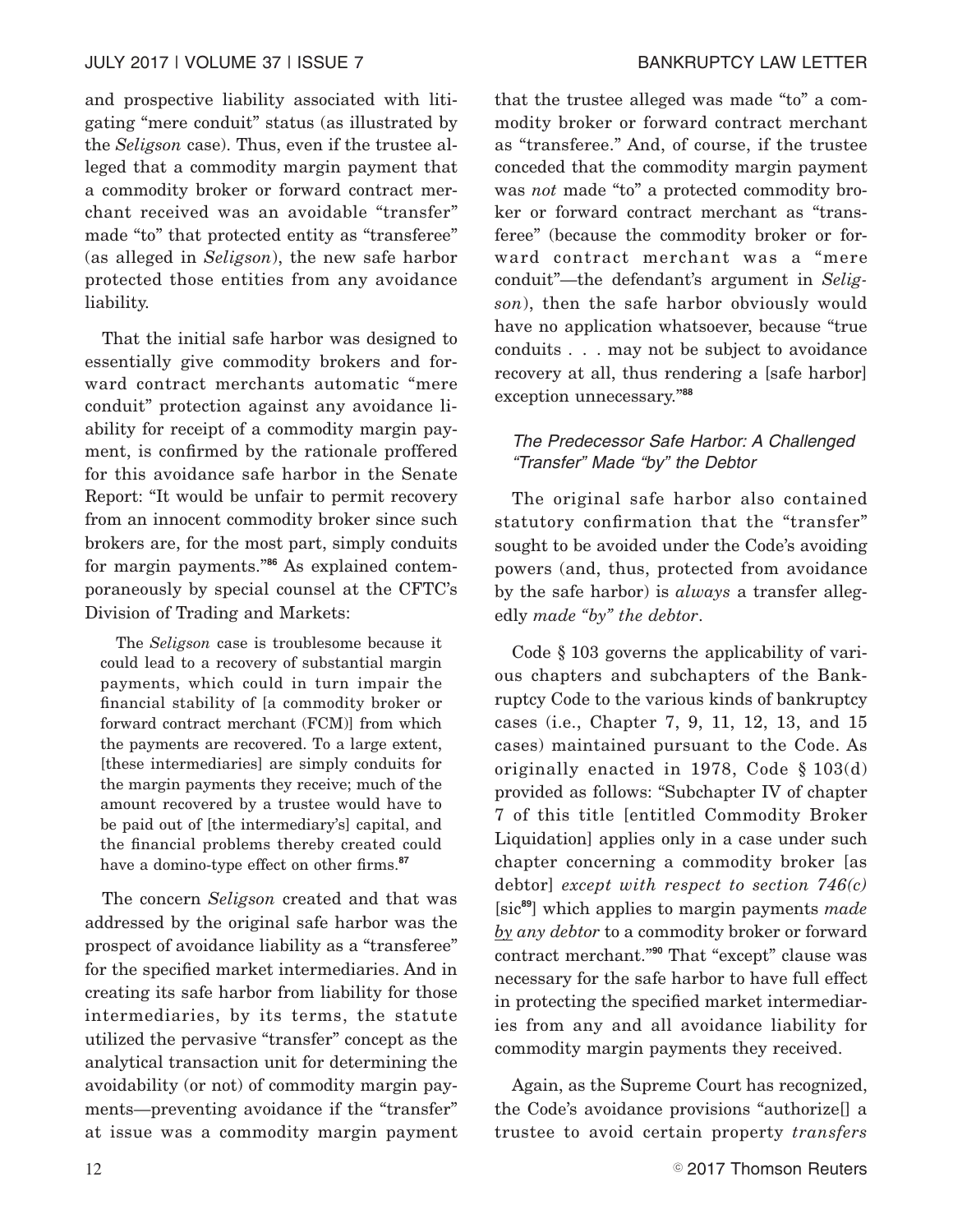*made by a debtor*."**<sup>91</sup>** If the § 764(c) safe harbor were only applicable in commodity broker liquidation cases, therefore, the safe harbor would only shield from avoidance commodity margin payments made "by" commodity brokers (who subsequently file bankruptcy). A major category of potential avoidance liability that the safe harbor sought to eliminate, though, was cases "where the bankrupt is a customer of an FCM" or commodity broker who received the customer's prebankruptcy commodity margin payments.**<sup>92</sup>** To protect these transfers "made *by* a debtor" who was *not* a commodity broker, therefore, the safe harbor had to apply generally to commodity "margin payments *made by any debtor* to a commodity broker or forward contract merchant.**<sup>93</sup>**

That particular statutory provision was rendered unnecessary by the 1982 amendment that moved the safe harbor into the Chapter 5 provisions of general applicability to all bankruptcy cases.**<sup>94</sup>** Its lasting relevance though, is in its clear confirmation that the avoidance safe harbor, from its very inception, operated upon the same pervasive transactional unit as do all of the Code's avoidance provisions: a "transfer" made "by" a debtor as transferor "to" a "transferee."

#### The 1982 Enactment of § 546(e): A "Transfer" Made "by or to" a Qualifying Intermediary

In 1982, with the urging and support of the SEC, Congress expanded the avoidance safe harbor beyond the commodities markets, to also protect specified securities intermediaries from avoidance liability for any "margin payment" or "settlement payment" they received, in a newly enacted  $\S 546$ (d) (now  $\S 546$ (e)) that replaced the former  $\S 764(c).$ <sup>95</sup> This expanded safe harbor also broadened the scope of these non-avoidable "transfers" to include not only those allegedly made "to" a protected commodities or securities intermediary as "transferee," but also any such "transfer" allegedly made "by" a specified intermediary who has filed bankruptcy.**<sup>96</sup>**

With respect to that latter expansion of the safe harbor, a trustee's allegation that any and all margin payments and settlement payments passing through the hands of a bankrupt commodity or securities firm were "transfers" made "by" the debtor firm, and thus potentially avoidable, was perceived to hold the potential for unacceptable "systemic risk" that the expanded safe harbor would eliminate. As explained in the House Report, that additional protection was "necessary to prevent the insolvency of one commodity or security firm from spreading to other firms and possibly threatening the collapse of the affected market."**<sup>97</sup>** "The Bankruptcy Code now expressly provides certain protections to the commodities market to protect against such a 'ripple effect.' . . . [F]or example, [Code § 764(c)] prevents a trustee in bankruptcy from avoiding or setting aside . . . margin payments made *to* a commodity broker."**<sup>98</sup>** The 1982 amendments "*broaden* the commodities market protections" to also protect payments made *by* a broker "and expressly extend similar protections to the securities market."**<sup>99</sup>**

Of course, as many have pointed out, no such "ripple effect" systemic risk is implicated when *neither* the debtor (whose trustee is seeking to avoid and recover the "transfer" at issue made "by" the debtor) *nor* the defendant (from whom recovery is sought as alleged transferee "to" whom the "transfer" was made) is a protected market intermediary. Not coincidentally, then, the statutory language Congress chose in codifying the safe harbor, by restricting its effect to a "transfer" allegedly "made by or to" a qualifying market intermediary, makes the safe harbor *entirely inapplicable* to such a "transfer."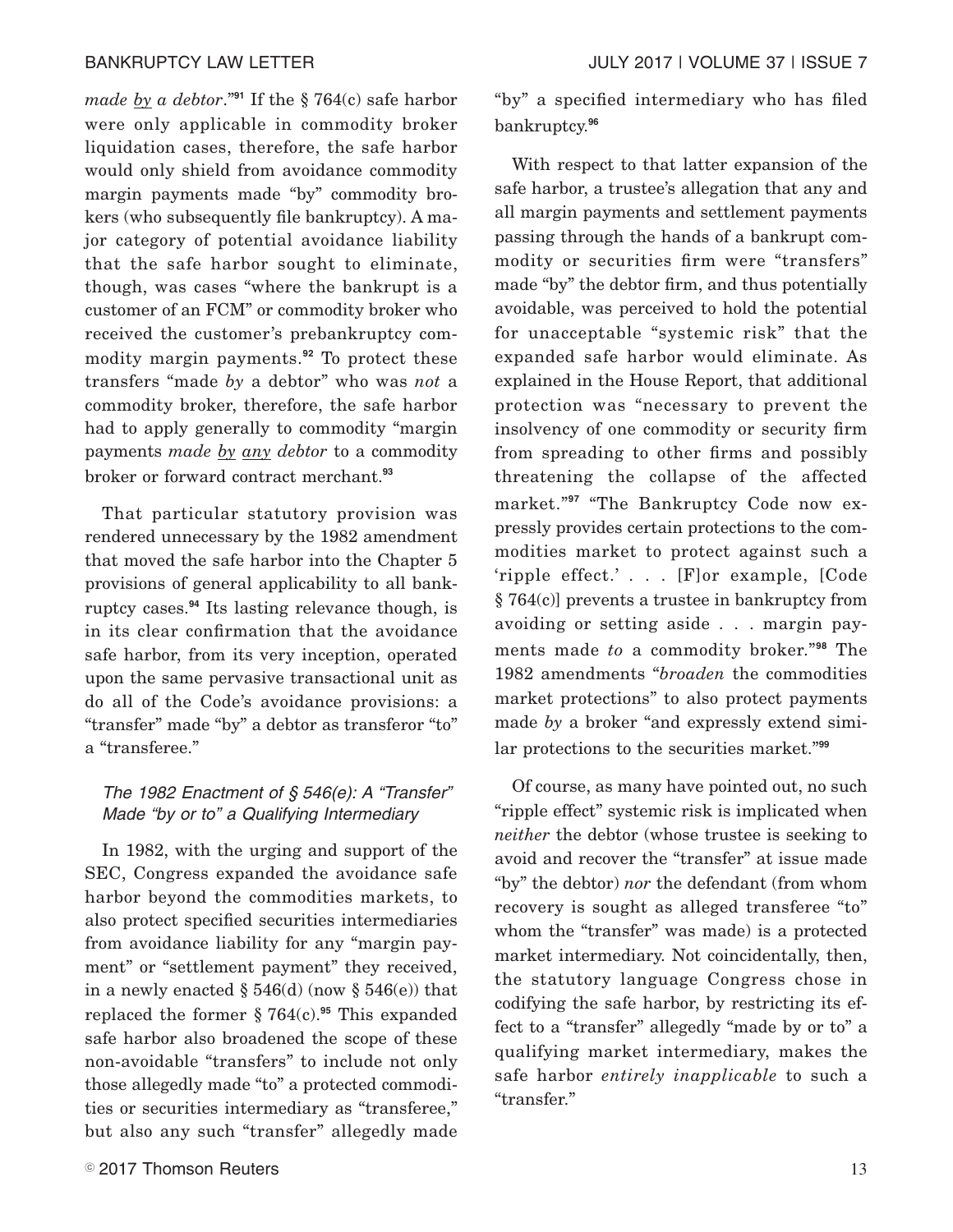#### The 2006 Amendment: Protecting Qualifying Intermediaries from "for the Benefit of" Liability

In the 2006 amendment to the § 546(e) safe harbor, in order to further protect a qualifying intermediary from potential avoidance liability in connection with a margin payment, settlement payment or securities contract transfer, the "transfer" made "by or to" scope provision was amended to also include the familiar concept of "for the benefit of" avoidance liability.**<sup>100</sup>** Indeed, it is entirely within the realm of realistic possibility that even a "mere conduit" (who can have *no* liability for a transfer "to" the conduit as "transferee") nonetheless may have contingent guaranty liability in connection with the transfer (e.g., by virtue of the system of guaranties involved in the securities settlement and clearing process**<sup>101</sup>**), such that the conduit *could* have "for the benefit of" liability exposure in connection with the challenged "transfer."**<sup>102</sup>** In protecting qualifying intermediaries from such beneficiary liability, Congress employed "transfer" made "to or for the benefit of" language that replicated statutory text in the Code's existing avoidance provisions**<sup>103</sup>** and even an existing avoidance safe harbor.**<sup>104</sup>**

Considering the Code's avoidance provisions as a whole, then, one can readily recognize this "for the benefit of" language (added to  $\S 546(e)$ in 2006) for what it is: an obvious reference to the firmly established concept of "for the benefit of" avoidance liability. Moreover, use of that "transfer" liability language also reinforces reading the "by or to" language as transferor and transferee references, in accordance with the *noscitur a sociis* ("it is known by its associates") canon of statutory construction.**<sup>105</sup>**

Considering the meaning of the "transfer made by or to (or for the benefit of)" language of § 546(e) in the abstract, without reference (indeed, contrary) to the settled, accepted meaning of those terms as used throughout the Code's avoidance provisions (per the Second, Third, Sixth, and Eighth Circuits), one must resort to rank (and implausible) speculation to explain the meaning and purpose of the 2006 amendment. For example, the Second Circuit, while acknowledging that there is nothing in the legislative history even remotely supporting its facile surmise, nonetheless mused that because "[t]he phrase 'or for the benefit of' was added by the 2006 amendments to section 546(e)," "*after* the circuit split arose, it is arguable that Congress intended to resolve the split with the 2006 Amendments" by statutorily overruling *Munford*. **<sup>106</sup>** That attribution of such a novel, highly idiosyncratic meaning to the "for the benefit of" language, tellingly reveals how badly those courts have misread (indeed, distorted) *Munford* and (by extension) the statutory text of § 546(e).

Courts that dismiss *Munford* invariably do so with the assertion that *"Munford* seems to have read into section 546(e) the requirement that the [qualifying intermediary] obtain a 'beneficial interest' in the funds they handle for the section to be applicable. This requirement is not explicit in section 546,"**<sup>107</sup>** which "does not expressly require that the financial institution obtain a beneficial interest in the funds."**<sup>108</sup>** *Munford*, however, did *not* read a non-textual "beneficial interest" requirement into § 546(e). *Munford* was clearly interpreting the "transfer" made "by or to" scope language of § 546(e), and the court interpreted the meaning of that statutory text in accordance with the *uniform view* of *all* courts that a "mere conduit" is *neither* a transferor *nor* transferee of a challenged "transfer":

Here, the [challenged] transfers/payments were made *by* [debtor] Munford *to* shareholders. None of the entities listed in sections 546(e) . . . made or received a transfer/payment. Thus, section 546(e) is not applicable.

True, a section 546(e) financial institution was presumptively involved in this transaction. But the bank here was nothing more than an intermediary or conduit.**<sup>109</sup>**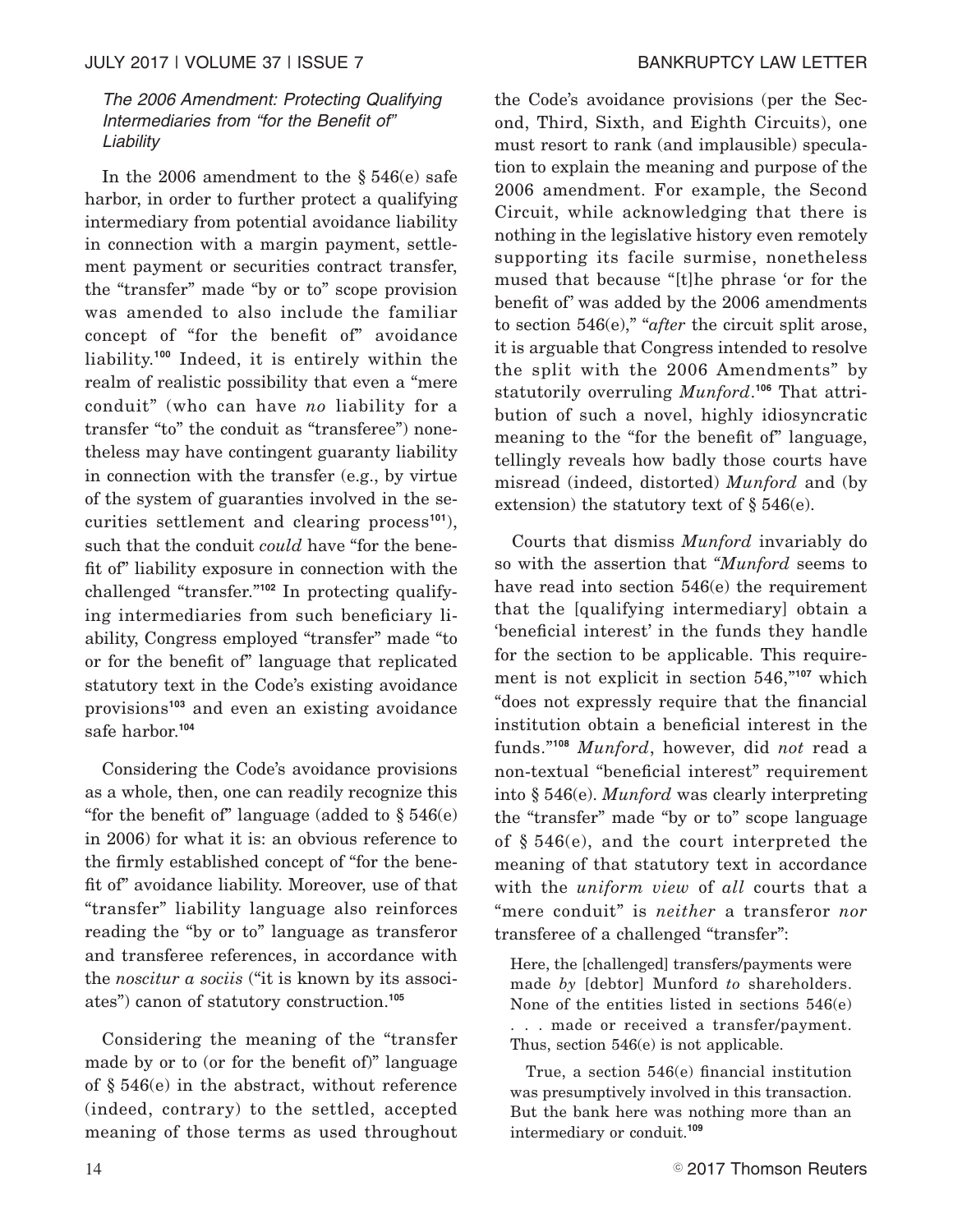The *Munford* court stated that "the bank never acquired a beneficial interest in . . . the funds"**<sup>110</sup>** simply as a concise and intuitive locution of the debtor's allegation (which the defendants apparently did not contest) that the bank was a mere conduit. Thus, the "transfer" sought to be avoided by the debtor (*and* sought to be shielded from avoidance under § 546(e) by the defendants) was neither "made *by*" nor "*to*" the bank as either transferor or transferee, because such a conduit "may be disregarded."**<sup>111</sup>**

Significantly, the so-called "requirement" of a "beneficial interest" that courts have incorrectly attributed to *Munford* is *not* the test used by most courts (or even the Eleventh Circuit) to determine whether an intermediary is a mere conduit. Rather, the dominant tests are the "dominion" test and the "control" test.**<sup>112</sup>** Hence, if the purpose of the 2006 amendment to § 546(e) were, in actuality, to legislatively overrule *Munford*, Congress undoubtedly would *not* have used the "for the benefit of" language to effectively achieve that object. Moreover, it likely would have made some mention of that objective in the House Report explaining the amendment. The only explanation offered, however, was that "[t]his amendment conforms the language of Sections 546(e) and 546(f) to the language in 546(g), regarding the protection of transfers in connection with swap agreements."**<sup>113</sup>**

The only plausible explanation for the 2006 amendment to  $\S 546(e)$  is that it protects qualifying intermediaries from "for the benefit of" avoidance liability in connection with a challenged "transfer" that is a margin payment, settlement payment or securities contract transfer, consistent with the accepted meaning of such "for the benefit of" language throughout the Code's avoidance provisions. Courts' resistance (or obliviousness) to the obvious meaning and implications of that 2006 amendment is a revealing indication of how bizarre, careless, and utterly wrong-headed is their simplistic interpretation of the determinative "transfer made by or to (or for the benefit of)" scope language of  $\S 546(e)$ .

# LBOs and the § 546(e) Securities Safe Harbor

The context in which courts' overly broad interpretation of the scope of  $\S 546(e)$  has generated perhaps the most litigation (and controversy) has been fraudulent transfer challenges to leveraged buyout transactions (LBOs). "A leveraged buyout can take a myriad of different forms."**<sup>114</sup>** This gist of these transactions, though, tends to follow a similar pattern:

For example, an acquirer may form a wholly owned subsidiary to buy the stock of the debtor (D) from D's pre-acquisition shareholders. The acquirer finances the acquisition by borrowing a significant portion of the purchase price, liability which it causes D to assume after closing, secured by D's assets. The (borrowed) purchase price is then remitted to D's preacquisition shareholders. This has the effect of giving D's selling shareholders the benefit of using D's assets to gain priority over D's prebankruptcy unsecured creditors, who will be junior in right to LBO lenders with liens encumbering D's assets.**<sup>115</sup>**

"[I]f the deal sours and [D] descends into bankruptcy, . . . [s]ince [D]'s shareholders receive money while [D]'s [unsecured] creditors lose their claim to [D]'s remaining assets, unsuccessful leveraged buyouts often lead to fraudulent conveyance litigation alleging" that D's assets were transferred "without receiving fair value in return," a constructively fraudulent transfer.**<sup>116</sup>** Such constructive fraud suits can be filed "against all parties to the transaction, including [the] selling shareholders,"**<sup>117</sup>** and it is with respect to the avoidance claims against the selling shareholders that applicability and scope of the  $\S 546(e)$  securities safe harbor is implicated.**<sup>118</sup>**

The first court of appeals decision to address the § 546(e) safe harbor as applied to an LBO,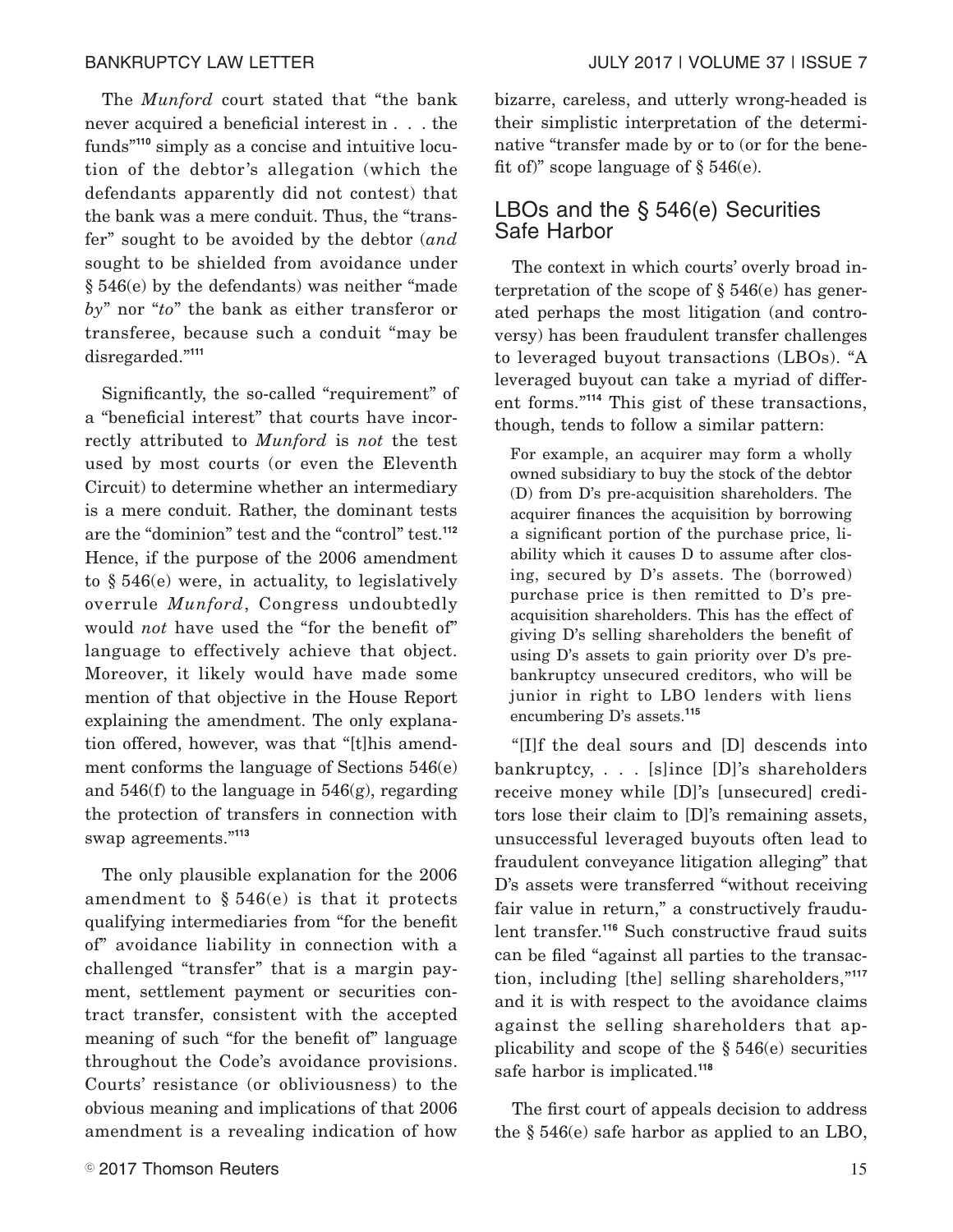the Tenth Circuit's *Kaiser Steel* case**<sup>119</sup>**—a virtual replay of the *Seligson* litigation that inspired enactment of the safe harbor**<sup>120</sup>** perfectly illustrates the proper scope and applicability of the securities safe harbor. Subsequent cases, however (with the notable exceptions of *Healthco*, *Munford*, and now *FTI Consulting*), have unmoored the operation of the safe harbor from the statutory text confining its purview to a "transfer" allegedly "made by or to" a protected securities intermediary.

## Kaiser Steel and the "Mere Conduit" **Controversy**

At issue in *Kaiser* were the LBO payments made to selling shareholders, and in its complaint, Kaiser named "as defendants over 150 brokerage houses."**<sup>121</sup>** Broker-defendants sought to be held liable "for funds received by them in payment for Kaiser shares held by the broker in street name for its customer" moved for summary judgment.**<sup>122</sup>** Those brokerdefendants made two arguments. First, as in *Seligson,* each argued that "it should be found to be a 'mere conduit' and not subject to liability as an initial transferee."**<sup>123</sup>** Second, and alternatively, "[t]hey argue[d] the applicability of [Code] § 546(e) which limits the trustee's ability to recover either a margin or settlement payment from a broker."**<sup>124</sup>**

On the mere conduit issue, the bankruptcy court (after an extended discussion of the doctrine) ultimately concluded that the brokers "may be held liable as initial transferees for funds received by them in payment for Kaiser shares held by the broker in street name for its customer."**<sup>125</sup>** On appeal, though, the district court reversed, holding "that the undisputed facts in this case indicate that [the appealing broker] was nothing more than a mere conduit."**<sup>126</sup>** On further appeal to the Tenth Circuit, that court refused to address the "mere conduit" issue, instead affirming the district court on the ground that "even if [the appealing broker] can be considered an initial transferee, [it] is . . . nevertheless protected [from avoidance liability] by  $[Code] \$  546 $(e)$ , which exempts 'settlement payments' made *to* brokers from recovery as a [constructively] fraudulent conveyance."**<sup>127</sup>**

Indeed, allowing such a protected securities intermediary to escape avoidance liability (as an alleged "transferee" of a settlement payment made "to" that protected securities intermediary) *without* having to litigate the "mere conduit" issue, is precisely the reason the securities safe harbor was enacted, as demonstrated by the *Seligson* case. When the claim at issue, though, is that the challenged "transfer" was *not* made "to" a protected securities intermediary as "transferee," because the intermediary was a mere conduit who "may not be subject to an avoidance recovery at all," then "a § 546(e) exception is unnecessary."**<sup>128</sup>**

And that is the more typical claim made in LBO litigation against selling shareholders that the avoidable "transfers" are the payments "made *by*" the debtor as transferor "*to*" the selling shareholders as "transferees." That this is the "transfer" sought to be avoided (*and* sought to be shielded from avoidance under § 546(e), if applicable) in LBO litigation against selling shareholders is made clear by the doctrine of "collapsing" the transaction structure of an LBO.

#### Collapsing the Transaction Structure of an LBO as Against Selling Shareholders

As Professor Frost noted in a previous issue of *Bankruptcy Law Letter*, "[o]ften leveraged buyouts are structured in such a way that the strict application of the fraudulent transaction laws cannot reach the transfers made."**<sup>129</sup>** For example, in the stylized LBO of debtor "D" set forth above, note that the nominal structure of the LBO is one in which *the acquirer* paid the selling shareholders for their D stock, *not* debtor D. It might seem, therefore, that the selling shareholders have no avoidance li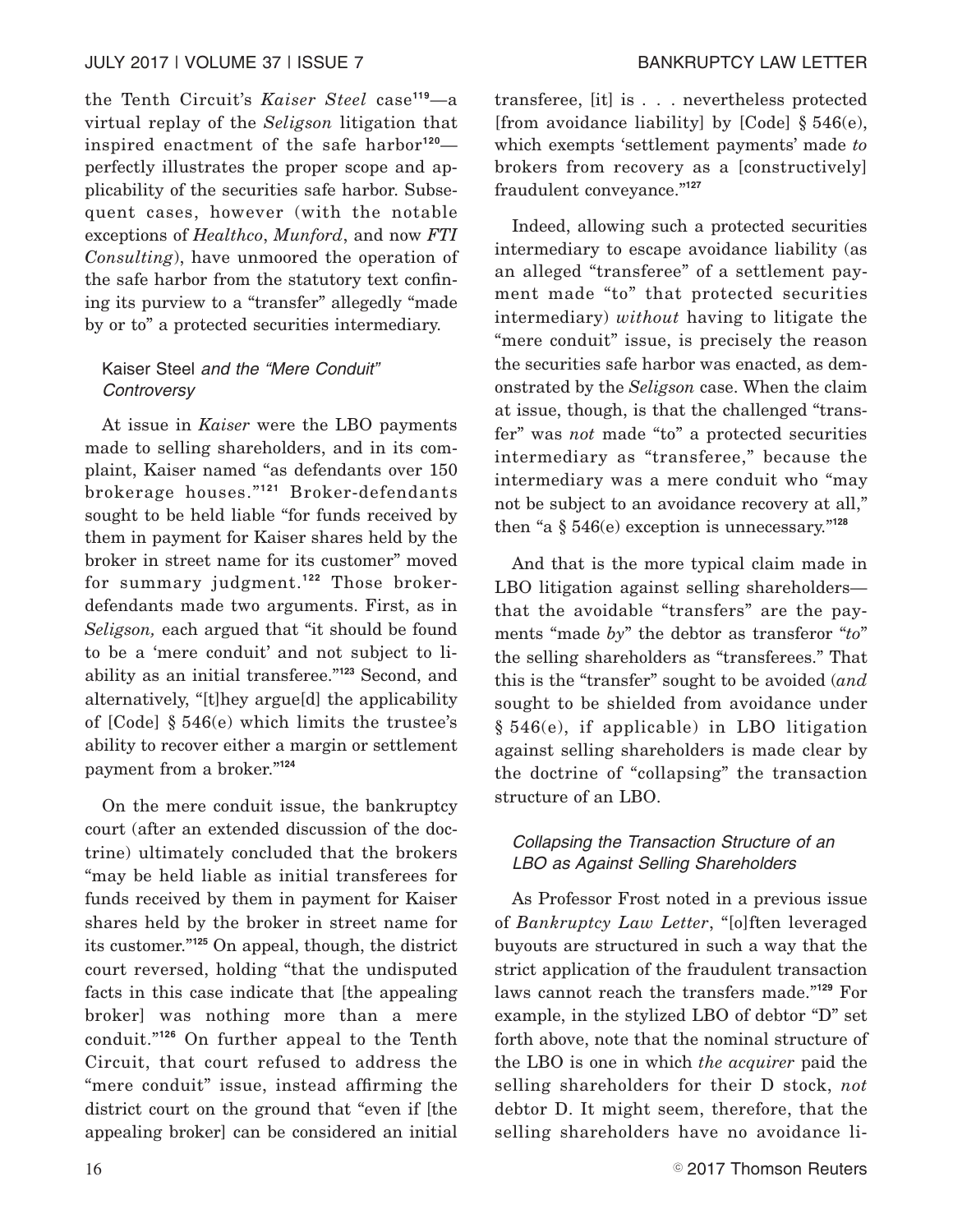ability exposure at all, because "the constructive fraud provision [only] applies to transfers *by* an insolvent *debtor*,"**<sup>130</sup>** and as structured, a selling shareholder could not be considered the "transferee" of any transfer made "by" debtor D as transferor "to" the selling shareholder. The precise transaction structure the parties employ to effectuate an LBO is not determinative, though, because the courts have developed a doctrine analogous to the step-transaction doctrine of tax law,**<sup>131</sup>** known as "collapsing" the transaction structure.

" '[C]ollapsing' enables courts to ignore the formal (and often artificial) structure of a transaction or series of transactions."**<sup>132</sup>** "Courts have 'collapsed' a series of transactions into one transaction when it appears that despite the formal structure and the labels attached, the segments, in reality, comprise a single integrated scheme,"**<sup>133</sup>** and "[i]t is well established that multilateral transactions may under appropriate circumstances be 'collapsed' and treated as phases of a single transaction for analysis under the" fraudulent transfer statutes.**<sup>134</sup>** Indeed, "the concept of 'collapsing' a series of transactions and treating them as a single integrated transaction has been applied primarily when analyzing a transfer alleged to be fraudulent in the context of a failed leveraged buy-out."**<sup>135</sup>** As Professor Markell has noted in this journal, "[p]articularly in the leveraged buyout area, courts have not hesitated to collapse transactions in order to evaluate the substance of a transaction."**<sup>136</sup>**

In our representative LBO of debtor D, then, a viable fraudulent transfer action against the selling shareholders would be dependent upon collapsing the transaction structure of the LBO as against those selling shareholders. Collapsing would recharacterize the transactions as D borrowing money and selling stock to the acquirer and then using the loan and stocksale proceeds to repurchase the selling shareholders' stock,**<sup>137</sup>** such that selling shareholders "are direct transferees of [debtor D]'s property"**<sup>138</sup>** and thus "liable as . . . transferee[s] in the alleged fraudulent conveyance."**<sup>139</sup>**

#### Collapsing Doctrine and a "Transfer" as the Fundamental Transactional Unit

At this point, the astute reader may have already recognized the connection between "collapsing" a series of related transactions and the "mere conduit" doctrine. Whether transactions "should be collapsed and whether a party is a 'mere conduit' are different issues involving different analyses."**<sup>140</sup>** Nonetheless, they are both directed at the same object: properly conceptualizing the transactional unit for purposes of analyzing the avoidability (or not) of a "transfer" allegedly made "by" the debtortransferor "to" a "transferee." As Professor Frost perceptively noted, "mere conduit" doctrine "in a sense collapse[s] two [or more] transactions into one,"**<sup>141</sup>** and a few courts have noted the converse in connection with "collapsing" doctrine—disregarded intermediaries in collapsed transactions are essentially treated as if they were "mere conduits."**<sup>142</sup>**

"In deciding whether to collapse the transaction and impose liability on particular defendants, the courts have looked frequently to the knowledge of the defendants of the structure of the entire transaction."**<sup>143</sup>** For example, in the seminal *Wieboldt* decision, the court collapsed the LBO transaction structure as against controlling and insider shareholders who were aware of or participated in the structuring of the LBO. The court refused, however, to collapse the transaction structure as against public shareholders who merely tendered their shares in response to a public tender offer for the debtor's stock.**<sup>144</sup>** Public shareholders' protection against avoidance liability in connection with an LBO, therefore, is attributable to the courts' general unwillingness to collapse LBO transaction structure in order to impose avoidance liability upon them.**<sup>145</sup>**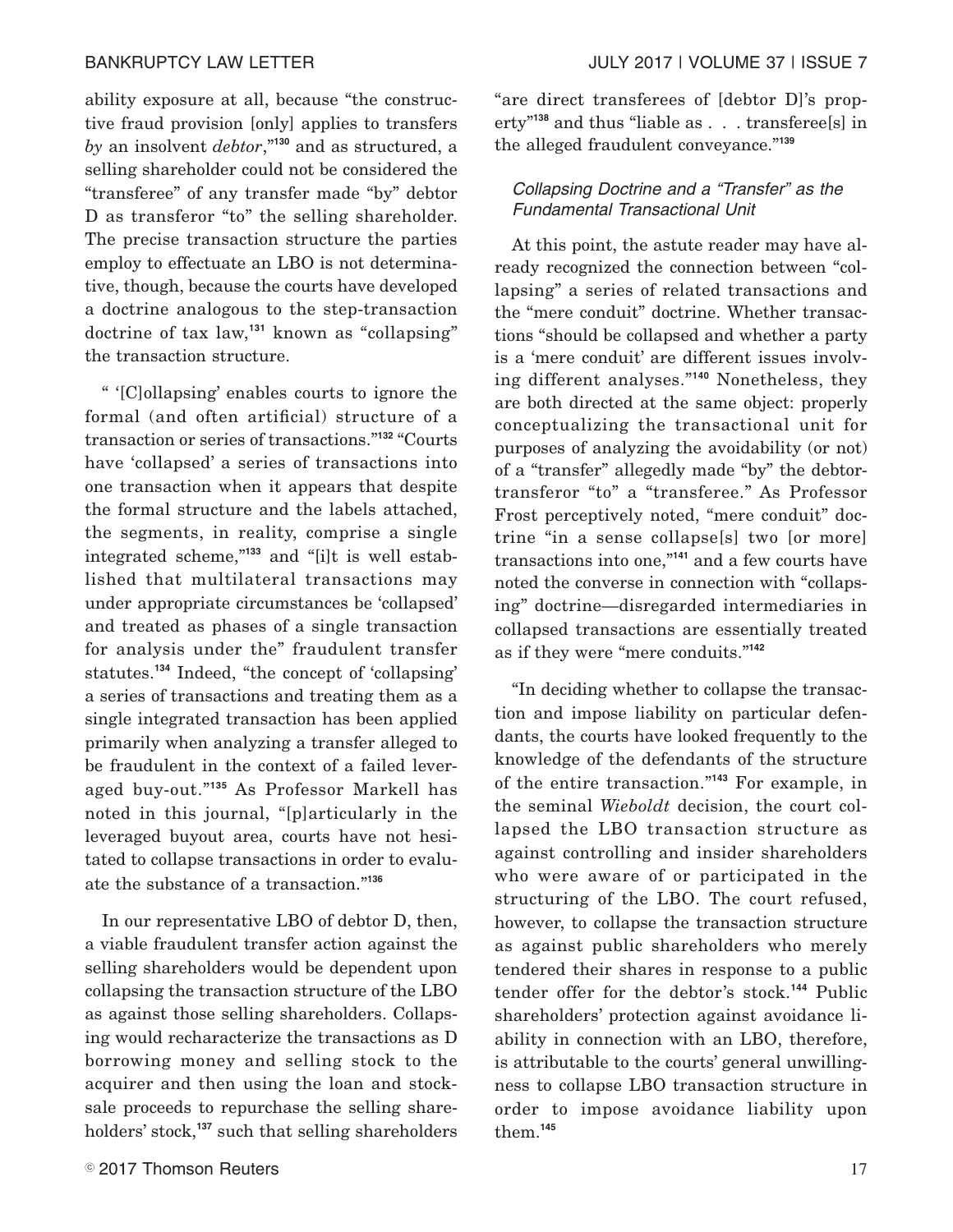If, however, the LBO transaction structure *is* collapsed as against a selling shareholder (or a collapsing theory is sufficiently alleged for purposes of a motion to dismiss or a summary judgment motion<sup>146</sup>), then the "transfer" at issue was allegedly "made *by*" the debtor as transferor "*to*" the defendant selling shareholder as "transferee." If *neither* the debtor *nor* the selling shareholder is a qualifying § 546(e) intermediary, and thus the "transfer" at issue was *not* "made by or to" a qualifying securities intermediary, then the § 546(e) securities safe harbor, by its express terms, does *not* apply to shield that "transfer" from avoidance. As Judge Gross correctly noted, therefore, "as a general rule, section 546(e) does *not* apply to 'collapsed' transactions,"**<sup>147</sup>** because generally neither the debtor-transferor nor the shareholder-transferee in such cases is a protected securities intermediary.

# Conclusion

The fundamental analytical transaction unit throughout the Code's avoiding-power provisions is the "transfer" sought to be avoided, and the same is true of the  $\S 546(e)$  securities safe harbor. Thus, that safe harbor is applicable only if  $(1)$  the "transfer" at issue  $(a)$ was "made by" a debtor-transferor who was a qualifying securities intermediary, "or" (b) was made "to" a "transferee" ("or for the benefit of" a non-transferee) who was a protected securities intermediary, and (2) that "transfer" was a settlement payment or was made in connection with a securities contract.

#### **ENDNOTES:**

**<sup>1</sup>**For example, a recent article *defending* the Bankruptcy Code's various securities and derivatives safe harbors noted, without any counter-argument at all, Professor Mooney's eminently sensible, representative position that the § 546(e) "settlement-payment avoidance protection should not apply to rescue a beneficial investor that has been paid by its issuer from the issuer risk that it necessarily

assumed" by investing in the security at issue. Mark D. Sherrill, In Defense of the Bankruptcy Code's Safe Harbors, 70 Bus. Law. 1007, 1023 (2015) (quoting Charles W. Mooney, The Bankruptcy Code's Safe Harbors for Settlement Payments and Securities Contracts: When Is Safe *Too* Safe?, 49 Tex. Int'l L. J. 243, 262 (2014)).

**<sup>2</sup>**See, e.g., In re Plassein Intern. Corp., 590 F.3d 252, 255, 52 Bankr. Ct. Dec. (CRR) 145, Bankr. L. Rep. (CCH) P 81653 (3d Cir. 2009) (in making payments at issue to shareholders, "the parties did not make use of the 'settlement system'—the system of intermediaries and guarantees usually employed in securities transactions").

**<sup>3</sup>**See Enron Creditors Recovery Corp. v. Alfa, S.A.B. de C.V., 651 F.3d 329, 55 Bankr. Ct. Dec. (CRR) 12, 65 Collier Bankr. Cas. 2d (MB) 1833 (2d Cir. 2011); Christopher W. Frost, The Continued Expansion of Section 546(e): Has the Safe Harbor Swallowed the Rule?, 31 Bankr. L. Letter No. 10, at 1 (Oct. 2011).

**<sup>4</sup>**Judge Gregg, among others, pointed this out in In re Quality Stores, Inc., 355 B.R. 629, 635 n.5, 47 Bankr. Ct. Dec. (CRR) 98 (Bankr. W.D. Mich. 2006), aff'd sub nom., QSI Holdings, Inc. v. Alford, 382 B.R. 731 (W.D. Mich. 2007), judgment aff'd, 571 F.3d 545, 51 Bankr. Ct. Dec. (CRR) 222, Bankr. L. Rep. (CCH) P 81528 (6th Cir. 2009). See also Jewel Recovery, L.P. v. Gordon, 196 B.R. 348, 353 (N.D. Tex. 1996). On the practical reality of parties '' 'structur[ing]' their way out of liability under avoiding power statutes" by virtue of prevailing interpretations of § 546(e), see Jonathan M. Landers & Sandra A. Riemer, A New Look at Fraudulent Transfer Liability in High Risk Transactions, Bus. L. Today, Dec. 2016, at 1, 3. See also Joel D. Applebaum, et al., The Ins and Outs of LBOs, American Bankruptcy Institute 20th Annual Central States Bankruptcy Workshop, 061313 ABI-CLE 197 (June 13, 2013) (containing a section entitled "Drafting LBO Documents to Claim the 'Safe Harbor' of Section 546(e) of the Bankruptcy Code" and advising use of a qualifying financial institution as an "exchange agent" for LBO payments to shareholders).

**<sup>5</sup>**See Plassein, 590 F.3d at 255 (applying § 546(e) to an ordinary wire transfer from debtor's bank "to the shareholders' private accounts at their various banks"), aff'g In re Plassein Intern. Corp., 366 B.R. 318, 323, 48 Bankr. Ct. Dec. (CRR) 62, 28 A.L.R. Fed. 2d 829 (Bankr.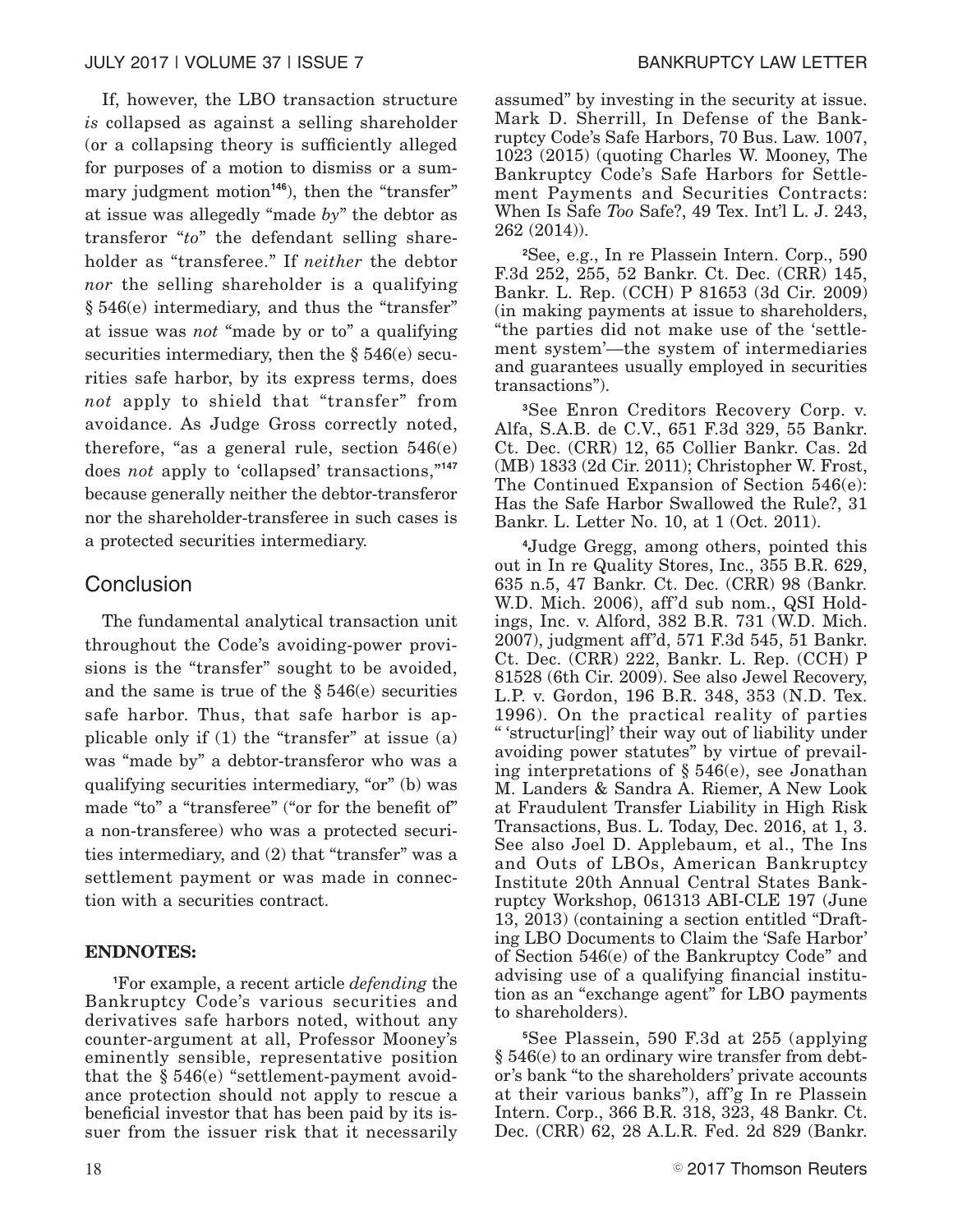D. Del. 2007) ("federal regulations require that a wire transfer must be performed by a bank; thus, a wire transfer must be made through a financial institution" of the sort referenced in  $§ 546(e).$ 

**<sup>6</sup>**See Mooney, 49 Tex. Int'l L. J. at 265-66. See also Enron, 651 F.3d at 345-47 (Koetl, D.J., dissenting); Frost, 31 Bankr. L. Letter No. 10, at 4-5.

**7**See Christopher W. Frost, Settlement Payments and the Safe Harbor of Section 546(e), 28 Bankr. L. Letter No. 5, at 1 (May 2008); Frost, 31 Bankr. L. Letter No. 10; Andrew Kull, Common-Law Restitution and the Madoff Liquidation, 31 Bankr. L. Letter No. 12, at 2, 9, 12-13 (Dec. 2011).

**8**See In re Bernard L. Madoff Inv. Securities LLC, 773 F.3d 411, 60 Bankr. Ct. Dec. (CRR) 106, 72 Collier Bankr. Cas. 2d (MB) 1295, Bankr. L. Rep. (CCH) P 82737 (2d Cir. 2014), cert. denied, 135 S. Ct. 2858, 192 L. Ed. 2d 910 (2015) and cert. denied, 135 S. Ct. 2859, 192 L. Ed. 2d 910 (2015). See generally Andrew Kull, Common-Law Restitution and the Madoff Liquidation, 92 B.U. L. Rev. 939, 956-58, 962-65 (2012); Samuel P. Rothschild, Note, Bad Guys in Bankruptcy: Excluding Ponzi Schemes From the Stockbroker Safe Harbor, 112 Colum. L. Rev. 1376 (2012).

**<sup>9</sup>**See Mooney, 49 Tex. Int'l L.J. at 265.

**<sup>10</sup>**In re Healthco Intern., Inc., 195 B.R. 971, 981-83, 35 Collier Bankr. Cas. 2d (MB) 1345 (Bankr. D. Mass. 1996).

**<sup>11</sup>**Matter of Munford, Inc., 98 F.3d 604, 609- 10, 36 Collier Bankr. Cas. 2d (MB) 1673 (11th Cir. 1996).

**<sup>12</sup>**Enron Creditors Recovery Corp. v. Alfa, S.A.B. de C.V., 651 F.3d 329, 338-39, 55 Bankr. Ct. Dec. (CRR) 12, 65 Collier Bankr. Cas. 2d (MB) 1833 (2d Cir. 2011); In re Quebecor World (USA) Inc., 719 F.3d 94, 98, 99-100, 58 Bankr. Ct. Dec. (CRR) 12, 69 Collier Bankr. Cas. 2d (MB) 1253, Bankr. L. Rep. (CCH) P 82505 (2d Cir. 2013).

**<sup>13</sup>**In re Resorts Intern., Inc., 181 F.3d 505, 515-16, 34 Bankr. Ct. Dec. (CRR) 736, Bankr. L. Rep. (CCH) P 77952 (3d Cir. 1999); In re Plassein Intern. Corp., 590 F.3d 252, 257-58, 52 Bankr. Ct. Dec. (CRR) 145, Bankr. L. Rep. (CCH) P 81653 (3d Cir. 2009).

**<sup>14</sup>**In re QSI Holdings, Inc., 571 F.3d 545, 550-51, 51 Bankr. Ct. Dec. (CRR) 222, Bankr. L. Rep. (CCH) P 81528 (6th Cir. 2009).

**<sup>15</sup>**Contemporary Industries Corp. v. Frost, 564 F.3d 981, 986-87, 51 Bankr. Ct. Dec. (CRR) 157, Bankr. L. Rep. (CCH) P 81473 (8th Cir. 2009).

**<sup>16</sup>**FTI Consulting, Inc. v. Merit Management Group, LP, 830 F.3d 690, 62 Bankr. Ct. Dec. (CRR) 250, 75 Collier Bankr. Cas. 2d (MB) 1855, Bankr. L. Rep. (CCH) P 82972 (7th Cir. 2016), cert. granted, 137 S. Ct. 2092, 197 L. Ed. 2d 894 (2017).

**<sup>17</sup>**The facts set forth herein are taken from the complaint filed in the adversary proceeding in Valley View's bankruptcy case, the courts' published opinions in that case, and the parties' briefing before the Seventh Circuit.

**<sup>18</sup>**Brief of Defendant-Appellee at 5, FTI Consulting, Inc. v. Merit Mgmt. Grp., 830 F.3d 690 (7th Cir. 2016) (No. 15-3388), 2016 WL 614281, at \*5.

**<sup>19</sup>**FTI Consulting, Inc. v. Merit Management Group, LP., 541 B.R. 850, 852, Bankr. L. Rep. (CCH) P 82875 (N.D. Ill. 2015), rev'd, 830 F.3d 690, 62 Bankr. Ct. Dec. (CRR) 250, 75 Collier Bankr. Cas. 2d (MB) 1855, Bankr. L. Rep. (CCH) P 82972 (7th Cir. 2016), cert. granted, 137 S. Ct. 2092, 197 L. Ed. 2d 894 (2017) (emphasis added). See also Brief of Defendant-Appellee at 12, FTI Consulting, Inc. v. Merit Mgmt. Grp., 830 F.3d 690 (7th Cir. 2016) (No. 15-3388), 2016 WL 614281, at \*12 ("Here, Valley View Downs paid Merit Management, through two financial institutions").

**<sup>20</sup>**11 U.S.C.A. §§ 544(b)(1) (emphasis added) (giving trustee or DIP powers of individual creditors to avoid transfers under state law, e.g., using state fraudulent transfer statutes), 547(b) (emphasis added) (preferential transfers),  $548(a)(1)$  (emphasis added) (fraudulent transfers). Some of the other avoiding powers alter the operative language slightly, but nonetheless still operate to avoid a "transfer" of property. See, e.g., 11 U.S.C.A.  $\S$  $544(a)$  (socalled strong-arm power to "avoid any *transfer* of property of the debtor" (emphasis added)); 549(a)(1) (power to "avoid a *transfer* of property of the [bankruptcy] estate that occurs after the commencement of the case" (emphasis added)). The power to avoid statutory liens is phrased in terms of "avoid[ing] the *fixing* of a statutory lien on property of the debtor." 11 U.S.C.A. § 545 (emphasis added). A "lien," though, is defined in Code  $\S 101(37)$  as "a charge against or interest in property," and a "transfer" is defined in  $\S 101(54)$ (A) to include "the creation of a lien." The "fixing" of a statu-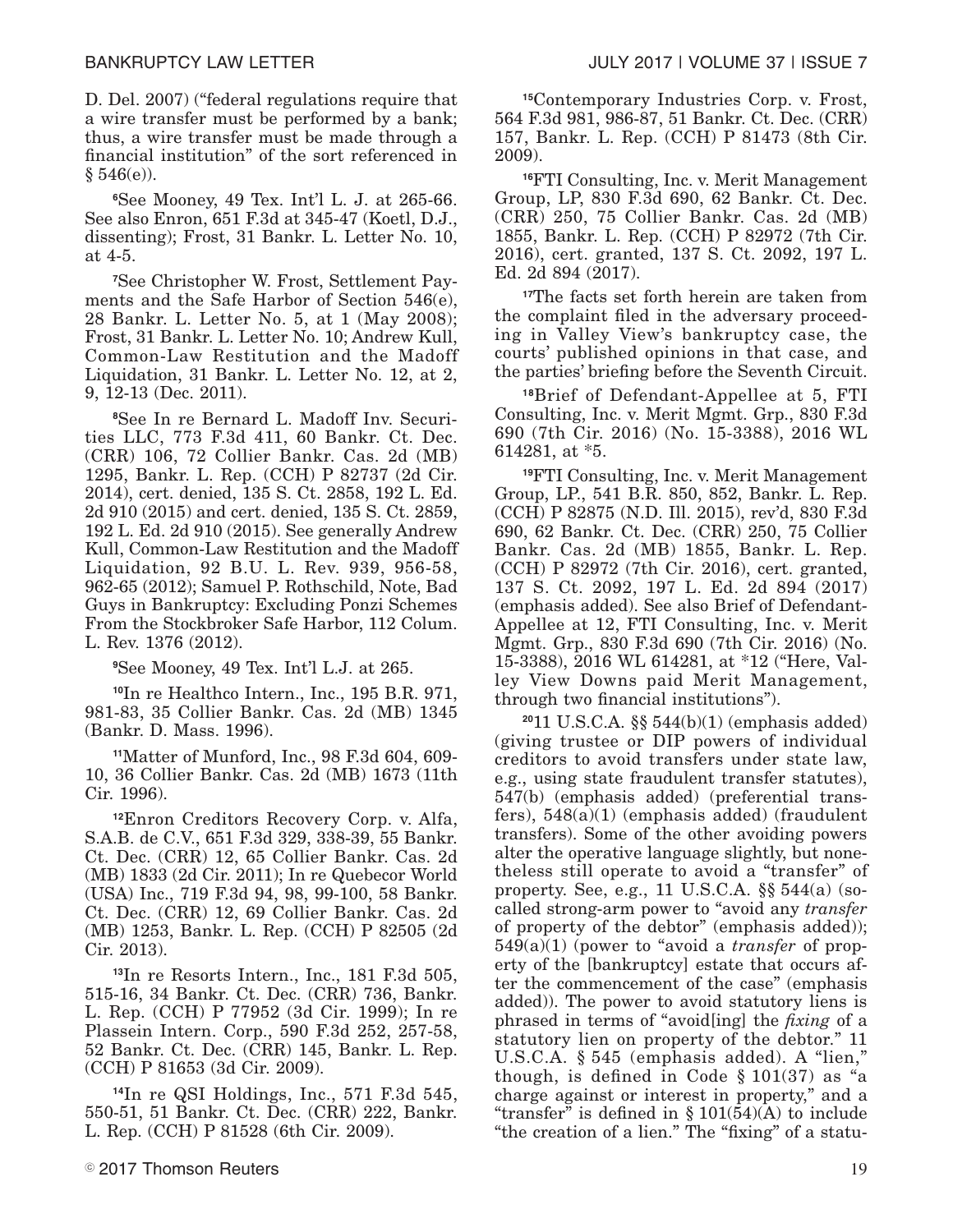tory lien, therefore, is synonymous with "transfer" of a property interest. Indeed, the predecessor bankruptcy statute, the Bankruptcy Act of 1898, explicitly included "fixing a lien upon property or upon an interest therein" within the statute's definition of a "transfer." Bankruptcy Act of 1898 § 1(30), reprinted in 1 Collier on Bankruptcy 44.2 (James Wm. Moore et al. eds., 14th ed. 1974). Thus, Bankruptcy Code § 550(a) and § 551 both refer to a "*transfer* [that] is avoided under section . . . 545." 11 U.S.C.A. §§ 550(a), 551 (emphasis added).

**<sup>21</sup>**In re Harwell, 628 F.3d 1312, 1317 n.6, 54 Bankr. Ct. Dec. (CRR) 12, 64 Collier Bankr. Cas. 2d (MB) 1820, Bankr. L. Rep. (CCH) P 81909 (11th Cir. 2010).

**22**Cf. Andrea Coles-Bjerre, Bankruptcy Theory and the Acceptance of Ambiguity, 80 Am. Bankr. L.J. 327, 337 (2006). Professor Coles-Bjerre's article explores the intractable ambiguity (or vagueness) regarding whether the fundamental transactional unit of an avoidable "transfer" is divisible for various purposes. Her basic point, though, regarding the intrinsic ambiguity (or vagueness) in determining the "transfer" that is avoidable (from a "whole" versus "part" perspective) also applies to defining the contours of the whole or entire "transfer" itself.

**<sup>23</sup>**Thus, the courts uniformly recognize that the "Bankruptcy Code does not define [who should be considered the] 'transferee' " of such a "transfer." Harwell, 628 F.3d at 1317. See infra notes 48-56 and accompanying text. And the same is true with respect to the transferor of a "transfer"; i.e.: "by" whom was the transfer "made"? See infra note 57.

**<sup>24</sup>**See supra note 20 and accompanying text.

**<sup>25</sup>**Union Bank v. Wolas, 502 U.S. 151, 152, 112 S. Ct. 527, 528, 116 L. Ed. 2d 514, 22 Bankr. Ct. Dec. (CRR) 574, 25 Collier Bankr. Cas. 2d (MB) 1011, Bankr. L. Rep. (CCH) P 74296A (1991) (emphasis added).

**<sup>26</sup>**BFP v. Resolution Trust Corp., 511 U.S. 531, 535, 114 S. Ct. 1757, 1760, 128 L. Ed. 2d 556, 25 Bankr. Ct. Dec. (CRR) 1051, 30 Collier Bankr. Cas. 2d (MB) 345, Bankr. L. Rep. (CCH) P 75885 (1994) (emphasis added). See also id. at 533 (with respect to that same constructive fraud provision, discussing "the Bankruptcy Code's requirement that *transfers* of property *by* insolvent *debtors* within one year prior to filing of a bankruptcy petition be in exchange for a 'reasonably equivalent value' " (emphasis added)).

**<sup>27</sup>**11 U.S.C.A. § 548(a)(1)(A) (emphasis added).

**28**11 U.S.C.A. § 548(a)(1)(B)(ii)(IV) (emphasis added).

**<sup>29</sup>**UFCA §§ 4(a), 5(a), 7A, pt. II U.L.A. 58, 129 (2006); UVTA §§ 4(a), 5(a), 7A, pt. II U.L.A. 20, 29 (Supp. 2017).

**<sup>30</sup>**See 1898 Act § 60a(1), reprinted in 3, pt. 2 Collier (14th ed.) at 731 (predecessor to Code § 547 preference provision, stating that "[a] preference is a transfer, as defined in this Act, . . . made by [the] debtor" meeting specified criteria); 1898 Act  $\S 67d(2)-(3)$ , reprinted in 4 Collier (14th ed.) at 5-6 (predecessor to Code § 548 fraudulent transfer provision, applicable to "[e]very transfer made . . . by a debtor" meeting specified criteria); 1898 Act § 70e(1), reprinted in 4A Collier (14th ed.) at 5 (predecessor to Code  $\S 544(b)(1)$ , applicable to "[a] transfer made . . . by a debtor" voidable "under any Federal or State law applicable thereto"). The 1898 Act defined "transfer" broadly, in a fashion similar to the Code definition, as "every . . . different mode, direct or indirect, of disposing of or of parting with property or with an interest therein." 1898 Act § 1(30), reprinted in 1 Collier (14th ed.) at 44.2.

**<sup>31</sup>**Namely, Code "sections 544 [strong-arm and state-law avoidance powers], 545 [avoidable statutory liens], 547 [preferential transfers],  $548(a)(1)(B)$ , and  $548(b)$  [constructively fraudulent transfers]." 11 U.S.C.A. § 546(e).

**<sup>32</sup>**Union Bank v. Wolas, 502 U.S. at 152.

**<sup>33</sup>**Brief of Defendant-Appellee at 5, FTI Consulting, Inc. v. Merit Mgmt. Grp., 830 F.3d 690 (7th Cir. 2016) (No. 15-3388), 2016 WL 614281, at \*5 (emphasis added).

**34**Both the UFTA and UVTA define "transfer" in a fashion nearly identical to that of the Bankruptcy Code, to mean "every mode, direct or indirect, absolute or conditional, voluntary or involuntary, of disposing of or parting with an asset or an interest in an asset." UFTA § 1(12), 7A, pt. II U.L.A. 15 (2006); UVTA § 1(16), 7A, pt. II U.L.A. 12 (Supp. 2017).

**<sup>35</sup>**Rupp v. Markgraf, 95 F.3d 936, 942, 29 Bankr. Ct. Dec. (CRR) 834, 36 Collier Bankr. Cas. 2d (MB) 1312 (10th Cir. 1996) (emphasis added).

**<sup>36</sup>**In re Ogden, 314 F.3d 1190, 1196, 40 Bankr. Ct. Dec. (CRR) 208, Bankr. L. Rep. (CCH) P 78794 (10th Cir. 2002) (emphasis added). See 11 U.S.C.A.  $\S$  547(b)(1) (authoriz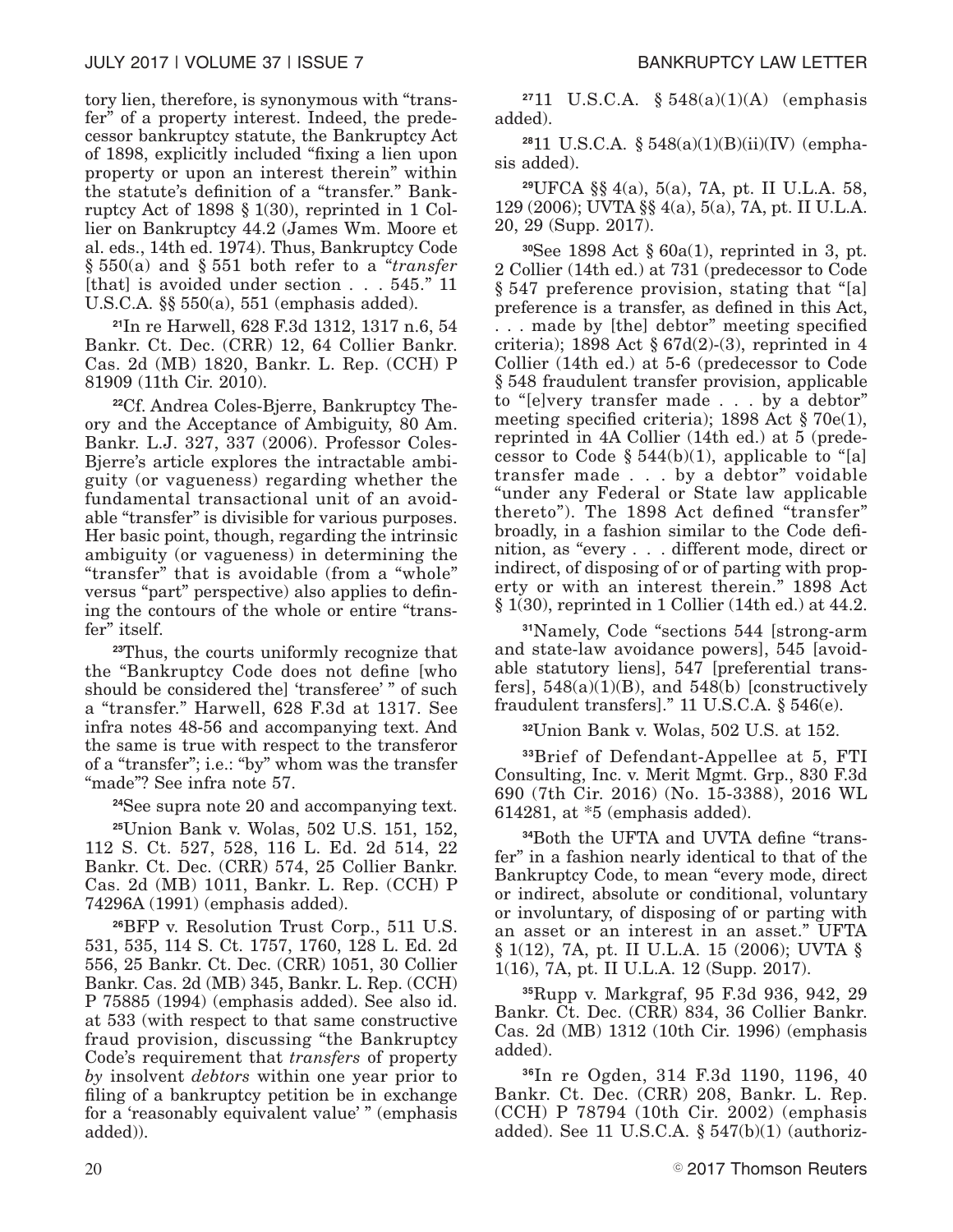ing avoidance of a preferential transfer "to a . . . creditor").

**37**"The trustee may not avoid under this section a transfer  $\dots$  (2) to the extent that such transfer was in payment of a debt incurred by the debtor in the ordinary course of business or financial affairs of the debtor and the transferee, and such transfer was (A) made in the ordinary course of business or financial affairs of the debtor and the transferee; or (B) according to ordinary business terms." 11 U.S.C.A.  $\S 547(c)(2)$ .

**<sup>38</sup>**Providing a defense to "a transferee . . . of such a [fraudulent] transfer . . . that takes for value and in good faith . . . to the extent that such transferee . . . gave value to the debtor in exchange for such transfer." 11 U.S.C.A. § 548(c).

**<sup>39</sup>**124 Cong. Rec. 34,000 (1978) (emphasis added) (statement of Sen. DeConcini); 124 Cong. Rec. 32,400 (1978) (emphasis added) (statement of Rep. Edwards). The floor statements of the foregoing floor managers of the 1978 legislation are "persuasive evidence of congressional intent," generally regarded as the equivalent of a conference report. Begier v. I.R.S., 1990-2 C.B. 265, 496 U.S. 53, 64 n.5, 110 S. Ct. 2258, 110 L. Ed. 2d 46, 20 Bankr. Ct. Dec. (CRR) 940, 22 Collier Bankr. Cas. 2d (MB) 1080, Bankr. L. Rep. (CCH) P 73403, 90-1 U.S. Tax Cas. (CCH) P 50294, 65 A.F.T.R.2d 90-1095 (1990).

**<sup>40</sup>**Christopher W. Frost, Initial Transferee or Mere Conduit: The Seventh Circuit Takes a Stab at a Slippery Concept, 31 Bankr. L. Letter No. 2, at 1 (Feb. 2011).

**41**Charles Jordan Tabb, The Law of Bankruptcy § 6.1, at 464 (3d ed. 2014).

**<sup>42</sup>**Carson v. Federal Reserve Bank of New York, 254 N.Y. 218, 172 N.E. 475, 70 A.L.R. 435 (1930) (Cardozo, C.J.).

**<sup>43</sup>**Carson, 172 N.E. at 481-82.

**<sup>44</sup>**Carson, 172 N.E. at 482.

**45**Indeed, "[b]ankruptcy statutes have always been, by necessity, enacted against and informed by the background of our common law legal system." Ralph Brubaker, Considering the Common Law Origins and Nature of the Code's Avoidance Remedy, 27 Bankr. L. Letter No. 1, at 1, 7 (Jan. 2007). And, of course, "[a] statute will be construed to alter the common law only when that disposition is clear." Antonin Scalia & Bryan A. Garner, Reading Law: The Interpretation of Legal Texts 318 (2012).

As Cardozo insightfully recognized, avoidance and recovery of a transfer invalidated by the Bankruptcy Code unmistakably implicates the common law of restitution and unjust enrichment and a transferee's "duty to make restitution of a preference." Carson, 172 N.E. at 481. "Avoidance as a remedy traces its roots to rescissionary principles of English equity jurisprudence 'which were not essentially different from those' of Roman law." Ralph Brubaker, Lien Avoidance "for the Benefit of the Estate": Textualism, Equitable Powers, and Code Common Law, 26 Bankr. L. Letter No. 1, at 1, 8 (Jan. 2006) (quoting 1 Henry Campbell Black, A Treatise on the Rescission of Contracts and Cancellation of Written Instruments § 2, at 5 (2d ed. 1929)). "Avoidance, then, is an equitable remedy grounded in general restitutionary principles of unjust enrichment." Id. See also Restatement (Third) of Restitution and Unjust Enrichment § 54 cmt. a, at 264 (2011) (explaining that "whenever the basis of the . . . claim is a transfer from the claimant to the defendant that the claimant seeks to undo," this is "a substantive right to avoidance of the transaction in question," alternatively described by "use of the word 'rescission' in describing the right to restitution"). Of course, a bankruptcy trustee (or DIP) seeks to avoid a transfer made by a debtor as representative of the debtor's bankruptcy estate.

**<sup>46</sup>**Carson, 172 N.E. at 482-83. In other words, a "mere conduit" has no restitution liability "if he has parted before bankruptcy with title and possession" of the property at issue. Id. at 482.

**<sup>47</sup>**Carson, 172 N.E. at 482.

**48**Bonded Financial Services, Inc. v. European American Bank, 838 F.2d 890, 893, 17 Bankr. Ct. Dec. (CRR) 299, 18 Collier Bankr. Cas. 2d (MB) 155 (7th Cir. 1988).

**<sup>49</sup>**Bonded Fin., 838 F.2d at 893-94.

**<sup>50</sup>**Jessica D. Gabel & Paul R. Hage, Who Is a 'Transferee' Under Section 550(a) of the Bankruptcy Code?: The Divide Over Dominion, Control, and Good Faith in Applying the Mere Conduit Defense, 21 Norton J. Bankr. L. & Prac. No. 1, at 47, 51 (Feb. 2012).

**<sup>51</sup>**In re Finley, Kumble, Wagner, Heine, Underberg, Manley, Myerson & Casey, 130 F.3d 52, 56, 31 Bankr. Ct. Dec. (CRR) 978, 38 Collier Bankr. Cas. 2d (MB) 1851, Bankr. L.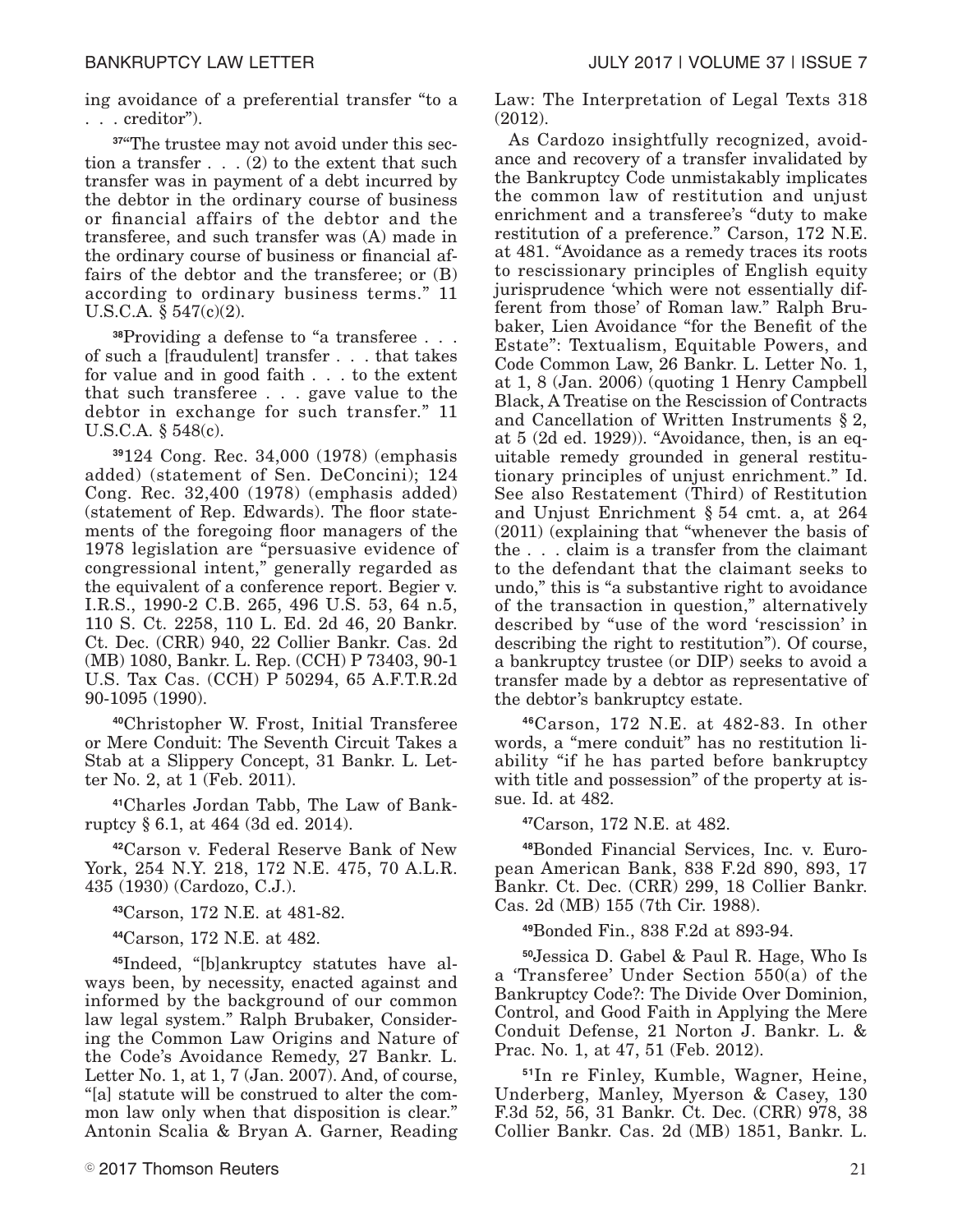#### Rep. (CCH) P 77560 (2d Cir. 1997).

**<sup>52</sup>**Ogden, 314 F.3d at 1202.

**<sup>53</sup>**Finley Kumble, 130 F.3d at 57, 56.

**<sup>54</sup>**In re Southeast Hotel Properties Ltd. Partnership, 99 F.3d 151, 155, 29 Bankr. Ct. Dec. (CRR) 1202, 36 Collier Bankr. Cas. 2d (MB) 1649, Bankr. L. Rep. (CCH) P 77158 (4th Cir. 1996).

**<sup>55</sup>**Frost, 31 Bankr. L. Letter No. 2, at 4.

**<sup>56</sup>**Gabel & Hage, 21 J. Bankr. L. & Prac. No. 1 at 49.

**<sup>57</sup>**The "mere conduit" principle can also be implicated in determining whether the transfer at issue was made "by" the debtor as transferor, as required by the Code's avoiding-power provisions. See, e.g., In re Computrex, Inc., 403 F.3d 807, 810-11, 44 Bankr. Ct. Dec. (CRR) 155, Bankr. L. Rep. (CCH) P 80266, 2005 FED App. 0177P (6th Cir. 2005) (no preferential transfer by the debtor because debtor was "a mere disbursing agent"); In re Chase & Sanborn Corp., 813 F.2d 1177, 1178, Bankr. L. Rep. (CCH) P 71753 (11th Cir. 1987) (no fraudulent transfer by the debtor because "the debtor corporation was a mere conduit"). For an extended critique of some courts' test for a "mere conduit" in this context, see Ralph Brubaker, When Property Becomes a Promise Becomes a Preference, 25 Bankr. L. Letter No. 8, at 1 (Aug. 2005). See also In re LGI Energy Solutions, Inc., 460 B.R. 720, 55 Bankr. Ct. Dec. (CRR) 235, 66 Collier Bankr. Cas. 2d (MB) 1329 (B.A.P. 8th Cir. 2011) (declining to follow the *Computrex* decision). Thus, the indeterminacy that motivated enactment of § 546(e) in 1982 (see infra) also prevails in determining "by" whom a challenged "transfer" was "made." Indeed, in 1987 the *Chase & Sanborn* court remarked that "[n]o court, as far as we have discovered, previously has established a framework for determining when funds provided to a debtor by a third party become property of the debtor so that an allegedly fraudulent transfer of the funds . . . is subject to avoidance" as a transfer "made by" the debtor. Chase & Sanborn, 813 F.2d at 1180.

**<sup>58</sup>**11 U.S.C.A. § 547(b)(1) (emphasis added). The predecessor provision in the 1898 Act also provided that "a transfer . . . made by [the] debtor" could be avoided if made "to *or for the benefit of* a creditor" preferred thereby. 1898 Act § 60a(1) (emphasis added), reprinted in 3, pt. 2 Collier (14th ed.) at 731.

**<sup>59</sup>**11 U.S.C.A. § 548(a)(1) (emphasis added).

**<sup>60</sup>**11 U.S.C.A. § 550(a)(1) (emphasis added).

**<sup>61</sup>**Carson, 172 N.E. at 482.

**<sup>62</sup>**In re Meredith, 527 F.3d 372, 375, 50 Bankr. Ct. Dec. (CRR) 45, 59 Collier Bankr. Cas. 2d (MB) 1382, Bankr. L. Rep. (CCH) P 81252 (4th Cir. 2008) (emphasis added) (citations omitted) (quoting In re Columbia Data Products, Inc., 892 F.2d 26, 49, 19 Bankr. Ct. Dec. (CRR) 1799, Bankr. L. Rep. (CCH) P 73106 (4th Cir. 1989) (quoting Bonded Fin., 838 F.2d at 895)).

**<sup>63</sup>**Bonded Fin., 838 F.2d at 896.

**64**And neither Valley View nor Merit Management contends that the challenged "transfer" was made "for the benefit of" Credit Suisse or Citizens Bank.

**<sup>65</sup>**"A word or phrase is presumed to bear the same meaning throughout a text." Scalia & Garner, Reading Law at 170.

**<sup>66</sup>**"Perhaps no interpretive fault is more common than the failure to follow the wholetext canon, which calls on the judicial interpreter to consider the entire text, in view of its structure and of the physical and logical relation of its many parts." Scalia & Garner, Reading Law at 167. "Context is a primary determinant of meaning. A legal instrument typically contains many interrelated parts that make up the whole. The entirety of the document thus provides the context for each of its parts." Id.

**<sup>67</sup>**The "to (or for the benefit of)" language of § 546(e), not coincidentally, replicates the "to or for the benefit of" language of  $\S 547(b)(1)$ and the repeated use of that language throughout § 548(a)(1).

**<sup>68</sup>**See Brief of Defendant-Appellee at 5, FTI Consulting, Inc. v. Merit Mgmt. Grp., 830 F.3d 690 (7th Cir. 2016) (No. 15-3388), 2016 WL 614281, at \*5 ("Trustee filed suit against Merit Management . . . seeking avoidance and recovery of transfers Valley View Downs made to Merit Management in the amount of \$16,503,850.").

**69**And neither Valley View nor Merit Management contends that the challenged "transfer" was made "for the benefit of" Credit Suisse or Citizens Bank.

**<sup>70</sup>**Bonded Fin., 838 F.2d at 893.

**<sup>71</sup>**Scalia & Garner, Reading Law at 126.

**72**RadLAX Gateway Hotel, LLC v. Amalgamated Bank, 566 U.S. 639, 132 S. Ct. 2065,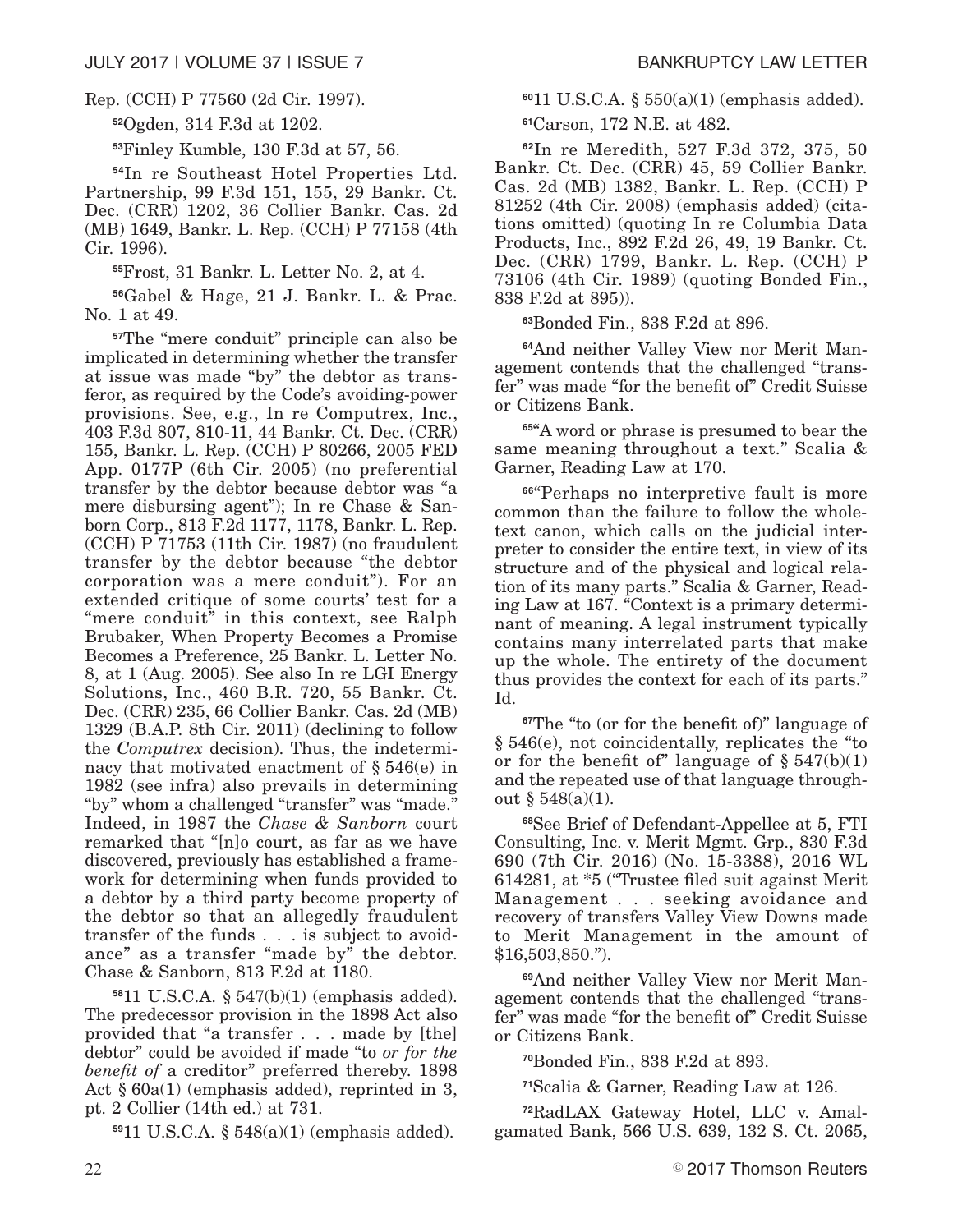2071, 182 L. Ed. 2d 967, 56 Bankr. Ct. Dec. (CRR) 144, 67 Collier Bankr. Cas. 2d (MB) 483, Bankr. L. Rep. (CCH) P 82218 (2012).

**73**Those courts apparently did not even realize that their construction of the determinative language of § 546(e) is at odds with its accepted meaning throughout the rest of the Code's avoidance provisions. See infra notes 75-78 and accompanying text.

**74**"The imperative of harmony among provisions is more categorical than most other canons of construction because it is invariably true that intelligent drafters do not contradict themselves (in the absence of duress)." Scalia & Garner, Reading Law at 180.

**75**Quebecor World, 719 F.3d at 96, 99 (emphasis added). See also In re Quebecor World (USA) Inc., 453 B.R. 201, 204, 212, 55 Bankr. Ct. Dec. (CRR) 60 (Bankr. S.D. N.Y. 2011) ("It is undisputed that these substantial payments were *made by [debtor]* QWUSA *to* the Noteholders . . . within the ninety day period" before bankruptcy, as required by Code § 547(b), which "provides that the trustee of a bankruptcy estate may recover . . . money or property *transferred by an insolvent debtor* in the ninety days preceding bankruptcy, where the *transfer* (1) was *made to* . . . a creditor." (emphasis added)), aff'd, 480 B.R. 468, Bankr. L. Rep. (CCH) P 82355 (S.D. N.Y. 2012), judgment aff'd, 719 F.3d 94, 58 Bankr. Ct. Dec. (CRR) 12, 69 Collier Bankr. Cas. 2d (MB) 1253, Bankr. L. Rep. (CCH) P 82505 (2d Cir. 2013).

Although it is unclear, given the procedural posture of the case, some of the defendants in *Quebecor World* may have been financial institutions. If so, and if the challenged payments were "settlement payments" or transfers in connection with a "securities contract," which the Second Circuit held to be the case, then the debtor's alleged transfers "to" those defendants who were financial institutions would be shielded from avoidance under the terms of  $§ 546(e).$ 

**<sup>76</sup>**Quebecor World, 719 F.3d at 99 (emphasis added). The bankruptcy court made a similar (conclusory and self-contradictory) assertion: "In determining that *the transfer in question* [see supra note 75] qualifies for the  $[\S 546(e)]$ exemption, the Court must find that [it] has been *made to* a 'financial institution.' . . . [W]ithout question the Disputed Transfer was 'made . . . to . . . a . . . financial institution,' *i.e*., CIBC Mellon as trustee for the Notes." Quebecor World, 453 B.R. at 212 (emphasis **<sup>77</sup>**Quebecor World, 719 F.3d at 99.

**<sup>78</sup>**In *Resorts International*, the Third Circuit described the "transfer" sought to be avoided as debtor "Resorts' payment to [shareholder] Lowenschuss." 181 F.3d at 514 (stating that "section 548 would allow the trustee to avoid *the transfer*" if debtor "Resorts received less than a reasonably equivalent value to the \$3,800,000 *it [debtor Resorts] paid*" as "the transfer to Lowenschuss" (emphasis added)). But for purposes of its application of the § 546(e) safe harbor, the court (incongruously) stated that the "transfer" at issue was "made by . . . a financial institution" because "Resorts wired [the] funds to Chase which Chase then forwarded to Merrill Lynch who paid Loweschuss," and Merrill Lynch and Chase were financial institutions. Id. at 515. See also QSI Holdings, 571 F.3d at 547, 551, 548 (acknowledging that "transfer" debtors "seek to avoid [is] payments [they] made *to* approximately 170 shareholders," but also stating (inconsistently) "that the transfer was made *to* a financial institution" because the debtors made those payments through HSBC Bank as "exchange agent" (emphasis added)).

**<sup>79</sup>**Zahn v. Yucaipa Capital Fund, 218 B.R. 656, 676-77 n.31 (D.R.I. 1998). One of the functions of the surplusage canon is to prevent "an interpretation [of a provision] that renders it pointless." Scalia & Garner, Reading Law at 176.

**<sup>80</sup>**"Associated words bear on one another's meaning (*noscitur a sociis*)." Scalia & Garner, Reading Law at 195.

**<sup>81</sup>**Kaiser Steel Corp. v. Charles Schwab & Co., Inc., 913 F.2d 846, 849 n.4, 20 Bankr. Ct. Dec. (CRR) 1650, 23 Collier Bankr. Cas. 2d (MB) 1403, Bankr. L. Rep. (CCH) P 73620 (10th Cir. 1990). See S. Rep. No. 95-989, at 106 (1978) (citing Seligson v. New York Produce Exchange, 394 F. Supp. 125 (S.D. N.Y. 1975)), reprinted in 1978 U.S.C.C.A.N. 5787, 5892.

**<sup>82</sup>**Seligson, 394 F. Supp. at 127-28 (emphasis added). Avoidability as a constructively fraudulent transfer also turned on "whether the [debtor] transferor received 'fair consideration' for the transfer." Id. at 127. Congress also enacted a corresponding safe harbor for this "value" issue in 1978 in the original version of Code § 548(d)(2)(B). See Bankruptcy Reform Act of 1978, Pub. L. No. 95-598, 92 Stat. 2549, 2600-01.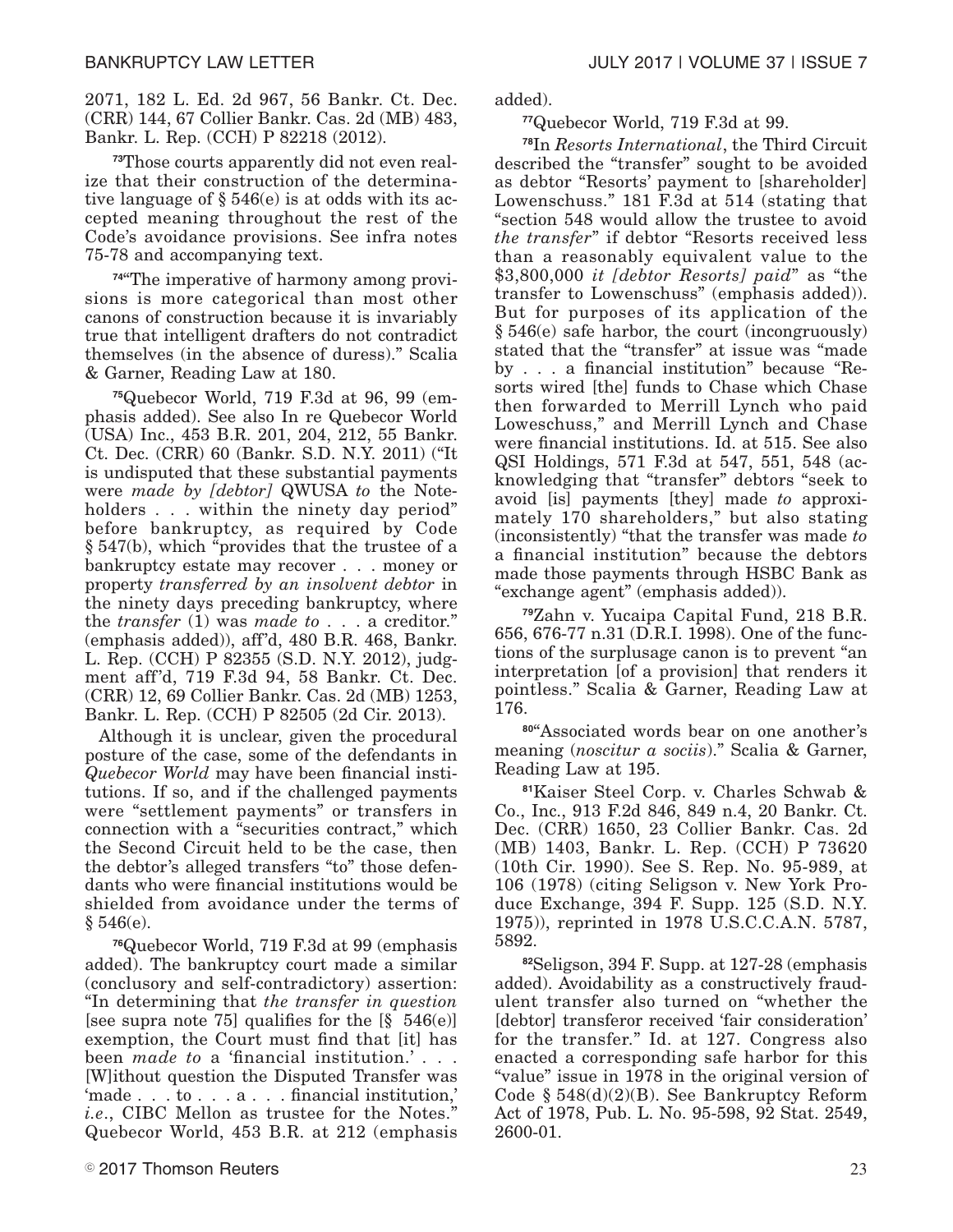**<sup>83</sup>**Seligson, 394 F. Supp. at 135.

**<sup>84</sup>**Bonded Fin., 838 F.2d at 893.

**<sup>85</sup>**Pub. L. No. 95-598, 92 Stat. at 2619 (enacting 11 U.S.C.A.  $\S 764(c)$ ) (superseded in 1982 by 11 U.S.C.A. § 546(e)).

**<sup>86</sup>**S. Rep. No. 95-989, at 106, reprinted in 1978 U.S.C.C.A.N. at 5892.

**87**Frederick L. White, The Commodity-Related Provisions of the Bankruptcy Act of 1978, 34 Rec. Ass'n B. City N.Y. 262, 269 (1979). The Senate Report, likewise, identified an additional "basic objective" of the commodity broker subchapter "as the protection of commodity market stability." S. Rep. No. 95- 989, at 7-8, reprinted in 1978 U.S.C.C.A.N. at 5793-94.

**<sup>88</sup>**Zahn, 218 B.R. at 676-77 n.31.

**<sup>89</sup>**"The original reference in section 103(d) to 'section 746(c)' was a typographical error; the reference should have been to 'section 764(c).' " H.R. Rep. No. 97-420, at 3 (1982), reprinted in 1982 U.S.C.C.A.N. 583, 585.

**<sup>90</sup>**Pub. L. No. 95-598, 92 Stat. at 2555 (emphasis added) (enacting 11 U.S.C.A. § 103(d)) (amended in 1982, with the enactment of 11 U.S.C.A. § 546(e), to repeal the "except" clause).

**<sup>91</sup>**Union Bank v.Wolas, 502 U.S. at 152.

**<sup>92</sup>**White, 34 Rec. Ass'n B. City N.Y. at 275 n.13.

**<sup>93</sup>**Pub. L. No. 95-598, 92 Stat. at 2555 (emphasis added) (enacting 11 U.S.C.A.  $§ 103(d)$  (amended in 1982, with the enactment of 11 U.S.C.A. § 546(e), to repeal the "except" clause). See 124 Cong. Rec. 34,018 (1978) (statement of Sen. DeConcini and Sen. Mathias) ("the intent of section 764 . . . is to provide that margin payments . . . previously *made by a bankrupt* to a commodity broker [or] forward contract merchant . . . are nonavoidable transfers by the bankrupt's trustee" (emphasis added)).

**<sup>94</sup>**See Pub. L. No. 97-222, § 2, 96 Stat. 235, 235 (1982) (repealing the "except" clause of Code  $\S$  103(d)).

**<sup>95</sup>**Pub. L. No. 97-222, § 4, 96 Stat. at 236 (enacting Code § 546(d)); id. § 17(c), 96 Stat. at 240 (repealing Code § 764(c)).

**<sup>96</sup>**Pub. L. No. 97-222, § 4, 96 Stat. at 236 (enacting Code  $\S 546(d)$ ).

**<sup>97</sup>**H.R. Rep. No. 97-420, at 1, reprinted in 1982 U.S.C.C.A.N. at 583.

**<sup>98</sup>**Id. (emphasis added) (citation omitted).

**<sup>99</sup>**Id. at 2 (emphasis added), reprinted in 1982 U.S.C.C.A.N. at 583.

**<sup>100</sup>**Pub. L. No. 109-390, § 5(b)(1)(A), 120 Stat. 2692, 2697 (2006) (amending § 546(e)).

**101**The House Report accompanying enactment of what is now § 546(e) explained that the safe harbor was necessary "[b]ecause of the structure of the clearing systems in" the "commodities and securities markets [which] operate through a complex system of accounts and guarantees." H.R. Rep. No. 97-420, at 1, reprinted in 1982 U.S.C.C.A.N. at 583. For explanations of the securities settlement and clearing process, see Irina Fox, Settlement Payment Exception to Avoidance Powers in Bankruptcy, 84 Am. Bankr. L.J. 571, 583-86 (2010); Samir D. Parikh, Saving Fraudulent Transfer Law, 86 Am. Bankr. L.J. 305, 327-31 (2012); Neil M. Garfinkel, Note, No Way Out: Section 546(e) Is No Escape for the Public Shareholder of a Failed LBO, 1991 Colum. Bus. L. Rev. 51, 63-65.

**<sup>102</sup>**See generally Charles J. Tabb & Ralph Brubaker, Teacher's Manual for Bankruptcy Law: Principles, Policies, and Practice 504-06 (4th ed. 2015) (discussing such a case in a different context); Charles J. Tabb & Ralph Brubaker, Bankruptcy Law: Principles, Policies, and Practice 464-67 (4th ed. 2015); In re Railworks Corp., 2012 WL 6681894 (Bankr. D. Md. 2012), vacated, 2013 WL 3427897 (D. Md. 2013), decision rev'd, 760 F.3d 398, 59 Bankr. Ct. Dec. (CRR) 225, Bankr. L. Rep. (CCH) P 82670 (4th Cir. 2014).

**<sup>103</sup>**See 11 U.S.C.A. §§ 547(b)(1), 548(a)(1).

**<sup>104</sup>**See 11 U.S.C.A. § 926(b) (enacted in 1988).

**<sup>105</sup>**See Scalia & Garner, Reading Law at 195-98.

**<sup>106</sup>**Quebecor World, 719 F.3d at 99-100 n.3 (emphasis added).

**<sup>107</sup>**Lowenschuss, 181 F.3d at 516.

**<sup>108</sup>**Contemporary Indus., 564 F.3d at 987.

**<sup>109</sup>**Munford, 98 F.3d at 610 (emphasis in original).

**<sup>110</sup>**Munford, 98 F.3d at 610.

**<sup>111</sup>**Bonded Fin., 838 F.2d at 893.

**<sup>112</sup>**See generally Frost, 31 Bankr. L. Letter No. 2, at 4; Gabel & Hage, 21 J. Bankr. L. & Prac. No. 1 at 47.

**<sup>113</sup>**H.R. Rep. No. 109-648 (pt. I), at 8 (2006),

 $24$   $24$   $2017$  Thomson Reuters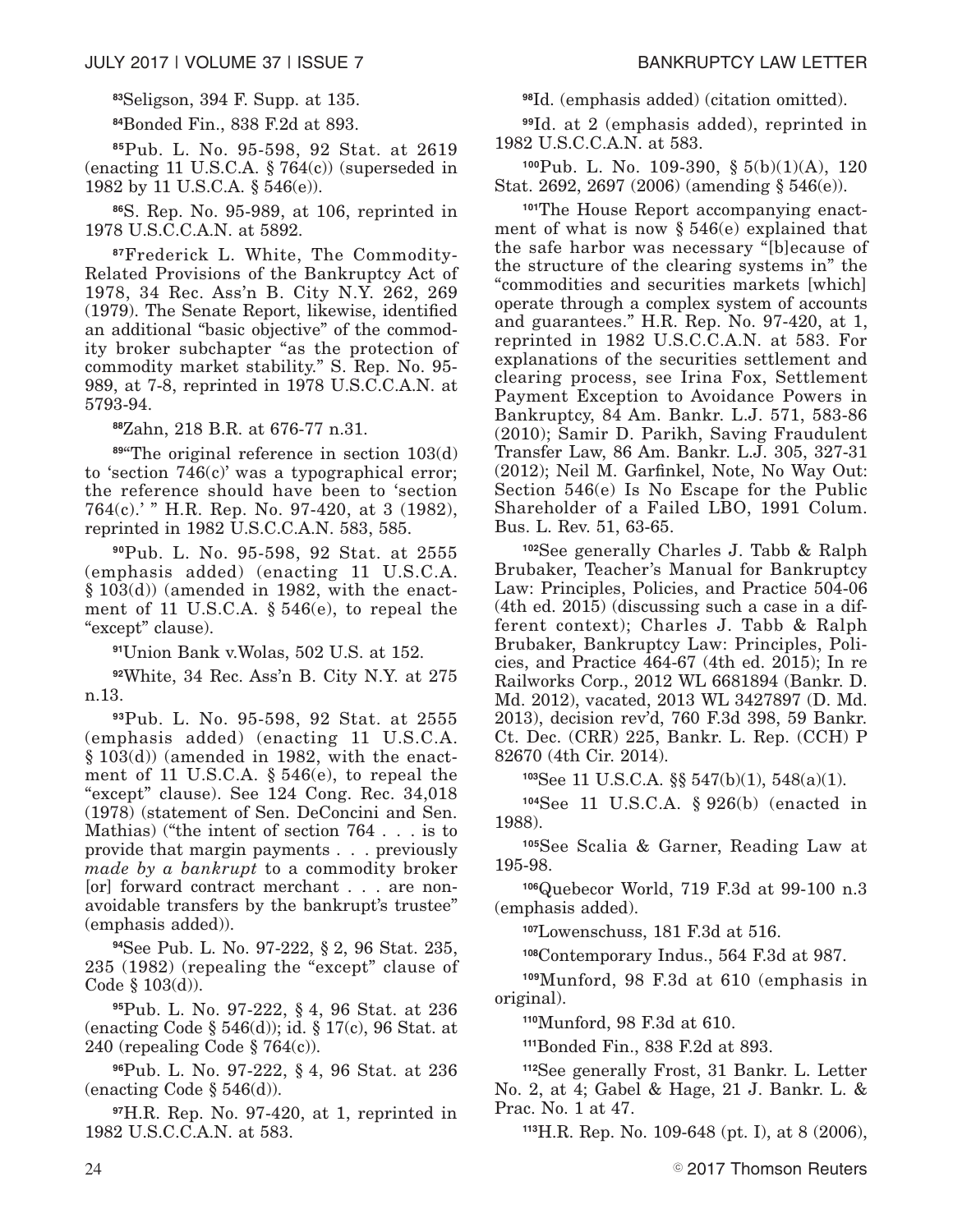reprinted in 2006 U.S.C.C.A.N. 1585, 1593. See Parikh, 86 Am. Bankr. L.J. at 336 n.174. The Second Circuit, therefore, was incorrect when it stated, in the course of its speculative hypothesizing, that "the legislative history does not mention, let alone explain the reasoning behind, this change." Quebecor World, 719 F.3d at 100 n.3.

**<sup>114</sup>**Tabb, The Law of Bankruptcy, § 6.39, at 598.

**115**Jonathan C. Lipson & Jennifer L. Vandermeuse, Stern, Seriously: The Article I Judicial Power, Fraudulent Transfers, and Leveraged Buyouts, 2013 Wis. L. Rev. 1161, 1220. See generally Tabb & Brubaker, Teacher's Manual at 542-47; Tabb & Brubaker, Bankruptcy Law at 512-13.

**<sup>116</sup>**Czyzewski v. Jevic Holding Corp., 137 S. Ct. 973, 980, 197 L. Ed. 2d 398, 63 Bankr. Ct. Dec. (CRR) 242, 77 Collier Bankr. Cas. 2d (MB) 596, 41 I.E.R. Cas. (BNA) 1613, Bankr. L. Rep. (CCH) P 83082 (2017).

**<sup>117</sup>**Lipson & Vandermeuse, 2013 Wis. L. Rev. at 1221.

**<sup>118</sup>**See Tabb & Brubaker, Teacher's Manual at 544.

**<sup>119</sup>**Kaiser Steel Corp. v. Charles Schwab & Co., Inc., 913 F.2d 846, 20 Bankr. Ct. Dec. (CRR) 1650, 23 Collier Bankr. Cas. 2d (MB) 1403, Bankr. L. Rep. (CCH) P 73620 (10th Cir. 1990).

**<sup>120</sup>**See In re Kaiser Steel Corp., 105 B.R. 639, 644-50, 21 Collier Bankr. Cas. 2d (MB) 1203, Bankr. L. Rep. (CCH) P 73072 (Bankr. D. Colo. 1989), rev'd, 110 B.R. 514, 519-21 (D. Colo. 1990), judgment aff'd, 913 F.2d 846, 20 Bankr. Ct. Dec. (CRR) 1650, 23 Collier Bankr. Cas. 2d (MB) 1403, Bankr. L. Rep. (CCH) P 73620 (10th Cir. 1990).

| $121$ Kaiser Steel, 105 B.R. at 642. |  |  |  |  |  |
|--------------------------------------|--|--|--|--|--|
|--------------------------------------|--|--|--|--|--|

**<sup>122</sup>**Kaiser Steel, 105 B.R. at 653.

**<sup>123</sup>**Kaiser Steel, 105 B.R. at 642.

**<sup>124</sup>**Kaiser Steel, 105 B.R. at 642.

**<sup>125</sup>**Kaiser Steel, 105 B.R. at 653.

**<sup>126</sup>**Kaiser Steel, 110 B.R. at 521.

**<sup>127</sup>**Kaiser Steel, 110 B.R. at 516 (emphasis added). See Kaiser Steel, 913 F.3d at 848.

**<sup>128</sup>**Zahn, 218 B.R. 676-77 n.31.

**<sup>129</sup>**Christopher W. Frost, Inter-Corporate Obligations, Reasonably Equivalent Value, and Beneficiary Liability: *In re TOUSA, Inc*., 32

Bankr. L. Letter No. 9, at 1, 7 (Sept. 2012).

**<sup>130</sup>**BFP, 511 U.S. at 1760.

**<sup>131</sup>**"The step transaction doctrine is a judicially-created doctrine that has traditionally been applied in the tax context. Nevertheless, courts often apply the step transaction concept in other fields as well, including disputes involving issues of . . . fraudulent conveyances." In re Big V Holding Corp., 267 B.R. 71, 92 (Bankr. D. Del. 2001). See Tabb & Brubaker, Teacher's Manual at 545-47 & n.21; Michael J. Heyman, The Step-Transaction Defense: Collapsing Multi-Step Transactions to Defend Against Fraudulent Conveyance Allegations, 30 Cal. Bankr. J. 1 (2009); Peter Spero, Fraudulent Transfers, Prebankruptcy Planning and Exemptions § 1:5 (2017). The step-transaction "doctrine treats the 'steps' in a series of formally separate but related transactions involving the transfer of property as a single transaction, if all steps are substantially linked." Greene v. U.S., 13 F.3d 577, 583, 94-1 U.S. Tax Cas. (CCH) P 50022, 73 A.F.T.R.2d 94-746 (2d Cir. 1994). See Gregory v. Helvering, 1935-1 C.B. 193, 293 U.S. 465, 470, 55 S. Ct. 266, 79 L. Ed. 596, 35-1 U.S. Tax Cas. (CCH) P 9043, 14 A.F.T.R. (P-H) P 1191, 97 A.L.R. 1355 (1935) (refusing to "exalt artifice above reality").

**<sup>132</sup>**Appleaum, et al., 061313 ABI-CLE 197.

**<sup>133</sup>**In re Sunbeam Corp., 284 B.R. 355, 370, 40 Bankr. Ct. Dec. (CRR) 101 (Bankr. S.D. N.Y. 2002).

**<sup>134</sup>**HBE Leasing Corp. v. Frank, 48 F.3d 623, 635, 31 Fed. R. Serv. 3d 1422 (2d Cir. 1995). See also Orr v. Kinderhill Corp., 991 F.2d 31, 35 (2d Cir. 1993) (quoting Pepper v. Litton, 308 U.S. 295, 305, 60 S. Ct. 238, 84 L. Ed. 281 (1939) ("substance will not give way to form" and "technical considerations will not prevent substantial justice from being done)).

**<sup>135</sup>**Sunbeam, 284 B.R. at 370.

**<sup>136</sup>**Bruce A. Markell, Substance Over Form in Fraudulent Transfer Law, 34 Bankr. L. Letter No. 2, at 2, 6 (Feb. 2014).

**<sup>137</sup>**See Tabb & Brubaker, Bankruptcy Law at 545-46.

**<sup>138</sup>**Wieboldt Stores, Inc. v. Schottenstein, 94 B.R. 488, 503, 18 Bankr. Ct. Dec. (CRR) 1134, 20 Collier Bankr. Cas. 2d (MB) 776, Bankr. L. Rep. (CCH) P 72574A, Fed. Sec. L. Rep. (CCH) P 94872 (N.D. Ill. 1988), on reconsideration in part, 1989 WL 18112 (N.D. Ill. 1989).